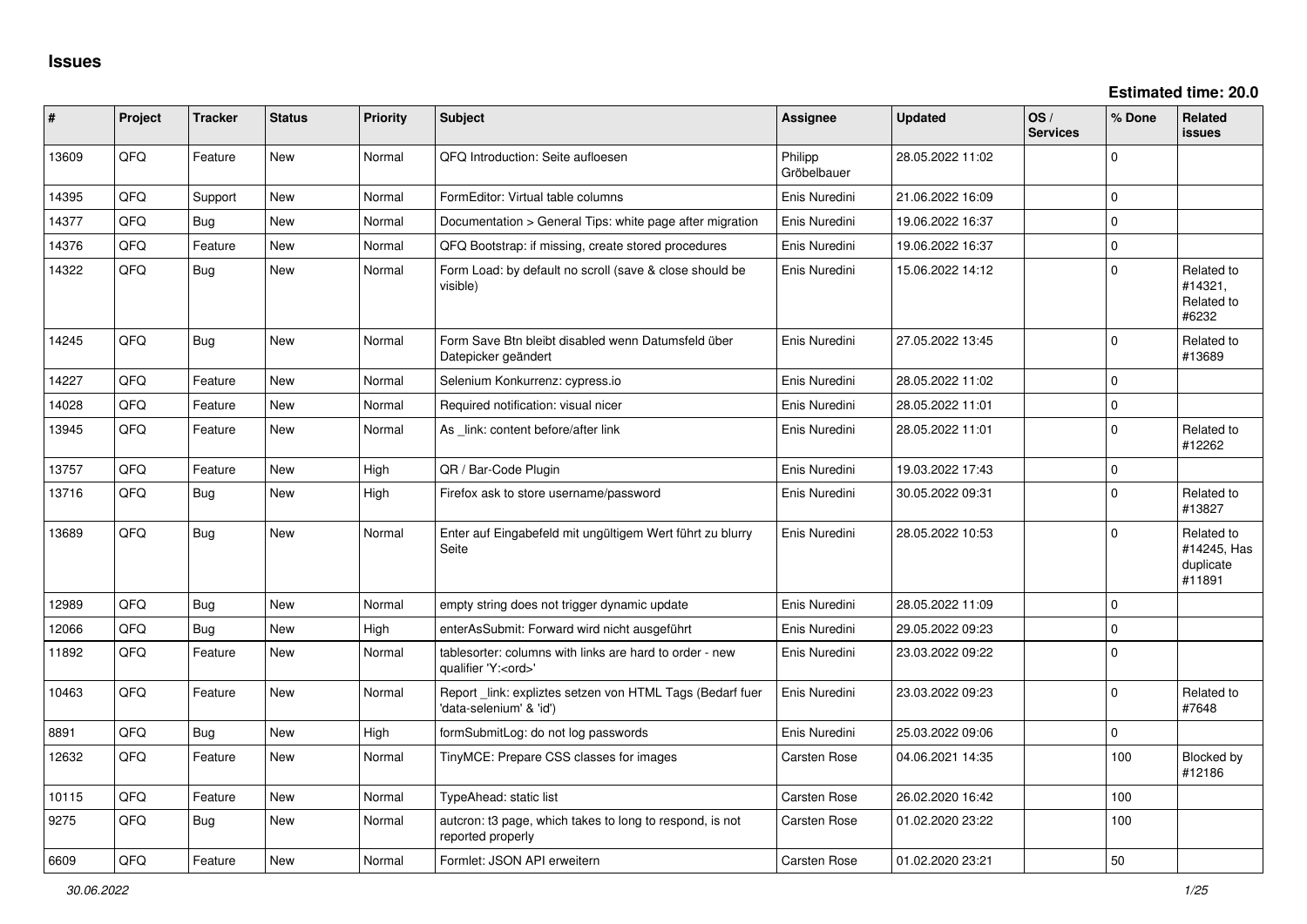| #     | Project | <b>Tracker</b> | <b>Status</b> | <b>Priority</b> | <b>Subject</b>                                                                           | <b>Assignee</b>     | <b>Updated</b>   | OS/<br><b>Services</b> | % Done      | Related<br>issues                                                      |
|-------|---------|----------------|---------------|-----------------|------------------------------------------------------------------------------------------|---------------------|------------------|------------------------|-------------|------------------------------------------------------------------------|
| 14305 | QFQ     | <b>Bug</b>     | New           | Normal          | Inline Report editing does not create history entries                                    | Carsten Rose        | 10.06.2022 11:55 |                        | $\mathbf 0$ |                                                                        |
| 14304 | QFQ     | <b>Bug</b>     | New           | Normal          | table sorter view safer does not work                                                    | Carsten Rose        | 10.06.2022 11:49 |                        | $\mathbf 0$ |                                                                        |
| 14233 | QFQ     | Bug            | New           | Normal          | AS_link: question - HTML is not rendered                                                 | Carsten Rose        | 28.05.2022 11:02 |                        | 0           |                                                                        |
| 14187 | QFQ     | Feature        | New           | High            | qfq.log: show current URL                                                                | Carsten Rose        | 28.05.2022 11:02 |                        | $\mathbf 0$ | Related to<br>#13933,<br>Related to<br>#12532,<br>Related to<br>#11893 |
| 14091 | QFQ     | <b>Bug</b>     | New           | Normal          | inconsistent template path for twig                                                      | Carsten Rose        | 19.04.2022 18:36 |                        | $\mathbf 0$ |                                                                        |
| 14090 | QFQ     | Feature        | New           | Normal          | Nützliche _script funktionen                                                             | Carsten Rose        | 28.05.2022 11:03 |                        | $\mathbf 0$ |                                                                        |
| 14077 | QFQ     | <b>Bug</b>     | New           | Normal          | As _link: Attribute 'class' missing by r:1 and r:3 - but should<br>set                   | <b>Carsten Rose</b> | 28.05.2022 11:02 |                        | $\mathbf 0$ | Related to<br>#5342.<br>Related to<br>#4343                            |
| 13843 | QFQ     | Feature        | <b>New</b>    | Normal          | Create JWT via QFQ                                                                       | Carsten Rose        | 19.03.2022 17:42 |                        | $\mathbf 0$ |                                                                        |
| 13841 | QFQ     | Feature        | New           | Normal          | Create PDF via iText - evaluate                                                          | Carsten Rose        | 19.03.2022 17:42 |                        | $\mathbf 0$ |                                                                        |
| 13706 | QFQ     | Bug            | New           | Normal          | Wrong CheckType in FieldElement LastStatus of Form Cron                                  | <b>Carsten Rose</b> | 21.01.2022 18:20 |                        | $\mathbf 0$ |                                                                        |
| 13700 | QFQ     | Feature        | New           | Normal          | Redesign qfq.io Seite                                                                    | <b>Carsten Rose</b> | 19.03.2022 17:43 |                        | $\mathbf 0$ |                                                                        |
| 13659 | QFQ     | <b>Bug</b>     | <b>New</b>    | Normal          | wrong sanitize class applied to R-store                                                  | Carsten Rose        | 15.01.2022 14:23 |                        | $\mathbf 0$ |                                                                        |
| 13592 | QFQ     | Bug            | New           | Normal          | QFQ Build Queue: das vergeben von Tags klappt nicht. Es<br>werden keine Releases gebaut. | Carsten Rose        | 19.03.2022 17:45 |                        | $\mathbf 0$ |                                                                        |
| 13467 | QFQ     | Feature        | New           | Normal          | ChangeLog Generator                                                                      | Carsten Rose        | 19.03.2022 17:46 |                        | $\mathbf 0$ | Related to<br>#11460                                                   |
| 13460 | QFQ     | Bug            | New           | Normal          | Doc: Password set/reset  password should not processed<br>with 'html encode'             | Carsten Rose        | 19.03.2022 17:46 |                        | $\Omega$    |                                                                        |
| 13451 | QFQ     | <b>Bug</b>     | New           | Normal          | Character Counter / Max Character: Problem in Safari                                     | Carsten Rose        | 15.04.2022 17:18 |                        | $\mathbf 0$ |                                                                        |
| 13354 | QFQ     | Feature        | New           | Normal          | Using Websocket in QFQ                                                                   | Carsten Rose        | 10.11.2021 15:47 |                        | $\mathbf 0$ |                                                                        |
| 13332 | QFQ     | <b>Bug</b>     | New           | Normal          | Multi Form: Required Felder werden visuell nicht markiert.                               | <b>Carsten Rose</b> | 19.03.2022 17:47 |                        | 0           |                                                                        |
| 13331 | QFQ     | <b>Bug</b>     | New           | Normal          | Multi Form: Clear Icon misplaced                                                         | Carsten Rose        | 19.03.2022 17:47 |                        | $\mathbf 0$ |                                                                        |
| 12974 | QFQ     | Bug            | New           | High            | Sanitize Queries in Action-Elements                                                      | Carsten Rose        | 07.12.2021 17:19 |                        | $\mathbf 0$ |                                                                        |
| 12716 | QFQ     | <b>Bug</b>     | New           | Normal          | template group: Pattern only applied to first instance                                   | Carsten Rose        | 19.03.2022 17:47 |                        | 0           |                                                                        |
| 12714 | QFQ     | Bug            | New           | Normal          | Conversion of GIF to PDF broken when GIF contains Alpha.                                 | Carsten Rose        | 19.03.2022 17:49 |                        | $\mathbf 0$ |                                                                        |
| 12702 | QFQ     | <b>Bug</b>     | New           | High            | templateGroup: broken in multiDb Setup                                                   | Carsten Rose        | 14.12.2021 16:02 |                        | $\mathbf 0$ |                                                                        |
| 12679 | QFQ     | Feature        | New           | Normal          | tablesorter: custom column width                                                         | Carsten Rose        | 16.06.2021 11:10 |                        | $\pmb{0}$   |                                                                        |
| 12670 | QFQ     | Bug            | New           | High            | Dropdown-Menu classes können nicht mehr angegeben<br>werden                              | Carsten Rose        | 07.12.2021 17:19 |                        | $\mathbf 0$ |                                                                        |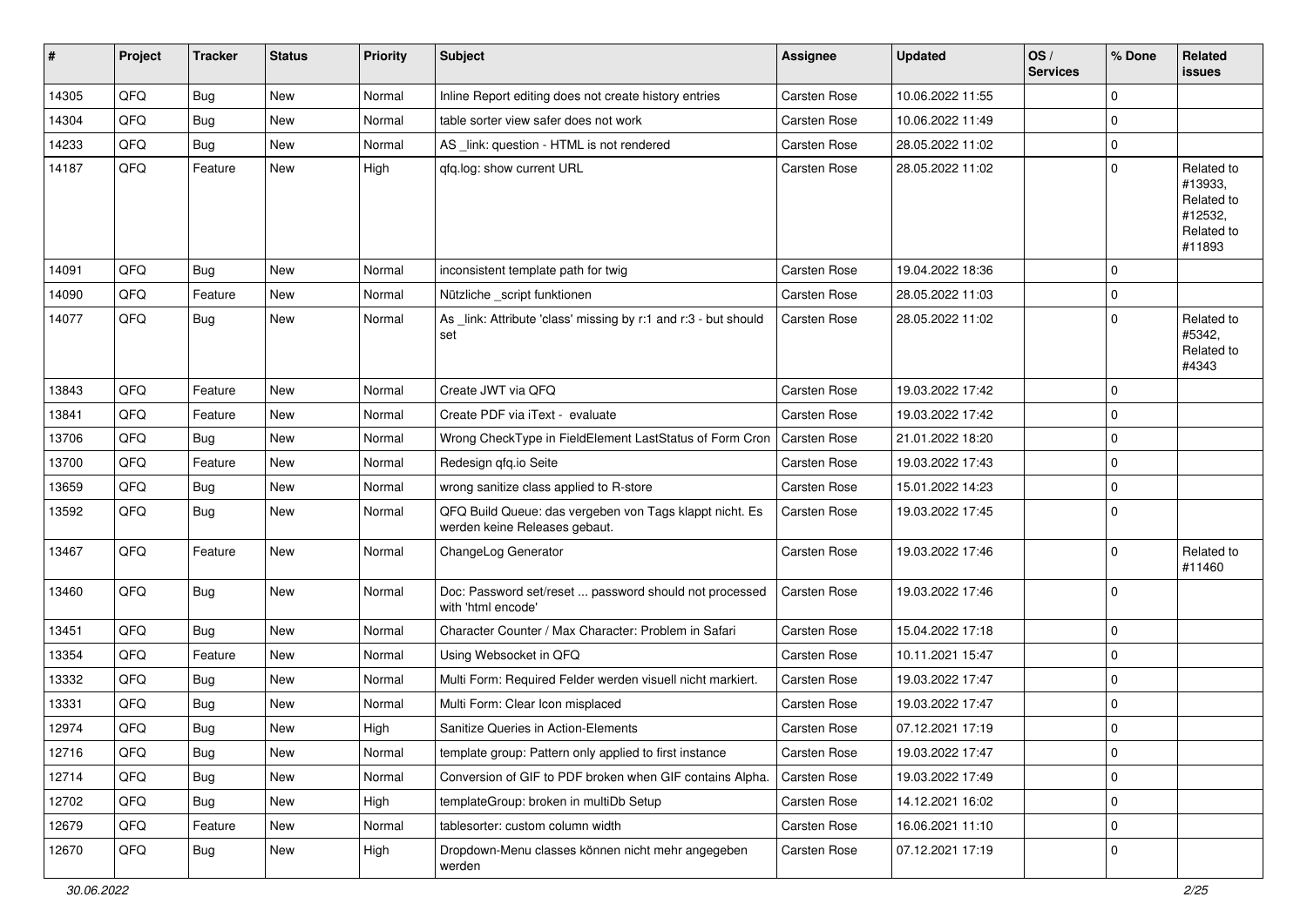| $\sharp$ | Project | <b>Tracker</b> | <b>Status</b> | <b>Priority</b> | <b>Subject</b>                                                                                                                                      | Assignee            | <b>Updated</b>   | OS/<br><b>Services</b> | % Done      | Related<br><b>issues</b>                      |
|----------|---------|----------------|---------------|-----------------|-----------------------------------------------------------------------------------------------------------------------------------------------------|---------------------|------------------|------------------------|-------------|-----------------------------------------------|
| 12664    | QFQ     | Feature        | <b>New</b>    | Normal          | TinyMCE: report/remove malicous HTML/JS Code                                                                                                        | <b>Carsten Rose</b> | 19.03.2022 17:47 |                        | $\mathbf 0$ | Related to<br>#14320                          |
| 12603    | QFQ     | Feature        | New           | Normal          | Dropdown (Select), Radio, checkbox:<br>itemListAlways={{!SELECT key, value}}                                                                        | Carsten Rose        | 19.03.2022 17:47 |                        | $\Omega$    |                                               |
| 12581    | QFQ     | <b>Bug</b>     | New           | Normal          | Form.forward=close: Record 'new' in new browser tab ><br>save (& close) >> Form is not reloaded with new created<br>record id and stays in mode=new | <b>Carsten Rose</b> | 19.03.2022 17:48 |                        | 0           |                                               |
| 12545    | QFQ     | <b>Bug</b>     | <b>New</b>    | Urgent          | sql.log not created / updated                                                                                                                       | Carsten Rose        | 14.12.2021 16:02 |                        | 0           |                                               |
| 12544    | QFQ     | Feature        | New           | High            | a) ' AS _link' new also as ' AS _format', b) sortierung via  <br>'display: none;', c) '_format' benoeitgt nicht zwingend<br>u/U/p/m/z/d             | <b>Carsten Rose</b> | 14.12.2021 16:03 |                        | $\Omega$    |                                               |
| 12532    | QFQ     | Feature        | New           | High            | SIP-Parameter bei Seitenaufruf in Browser-Console<br>anzeigen                                                                                       | Carsten Rose        | 07.12.2021 17:19 |                        | 0           | Related to<br>#11893,<br>Related to<br>#14187 |
| 12520    | QFQ     | <b>Bug</b>     | New           | Normal          | Switch FE User: still active even FE User session expired                                                                                           | Carsten Rose        | 19.03.2022 17:48 |                        | $\mathbf 0$ |                                               |
| 12513    | QFQ     | <b>Bug</b>     | New           | High            | Implement server side check of maxlength                                                                                                            | Carsten Rose        | 07.12.2021 17:19 |                        | $\mathbf 0$ |                                               |
| 12512    | QFQ     | <b>Bug</b>     | New           | Normal          | Some MySQL Installation can't use 'stored procedures'                                                                                               | <b>Carsten Rose</b> | 19.03.2022 17:48 |                        | 0           |                                               |
| 12480    | QFQ     | Feature        | New           | Normal          | If QFQ upgrade is running, block further request                                                                                                    | Carsten Rose        | 03.05.2021 20:45 |                        | $\mathbf 0$ |                                               |
| 12477    | QFQ     | Feature        | New           | Normal          | Support for refactoring: Form, FormElement, diverse<br>Tabellen/Spalten, tt-content Records                                                         | Carsten Rose        | 03.05.2021 20:45 |                        | $\Omega$    |                                               |
| 12474    | QFQ     | Feature        | <b>New</b>    | Normal          | Check BaseConfigURL if it is given and the the last char is '/'                                                                                     | Carsten Rose        | 03.05.2021 20:45 |                        | 0           |                                               |
| 12468    | QFQ     | <b>Bug</b>     | <b>New</b>    | Urgent          | Form: update Form.title after save                                                                                                                  | Carsten Rose        | 03.05.2021 21:12 |                        | 0           |                                               |
| 12465    | QFQ     | Feature        | New           | Normal          | QFQ Function: use in FE to fill StoreRecord                                                                                                         | Carsten Rose        | 05.05.2021 21:58 |                        | 0           |                                               |
| 12413    | QFQ     | Feature        | New           | Normal          | STORE_TYPO3: enhance for {{be_users.email:T}},<br>{{fe_users.email:T}}                                                                              | Carsten Rose        | 03.05.2021 20:45 |                        | $\Omega$    | Related to<br>#12412,<br>Related to<br>#10012 |
| 12412    | QFQ     | Feature        | New           | Normal          | Action/Escape qualifier 'e' (empty), '0': if given, an empty<br>string (or '0') will be treated as 'not found'                                      | Carsten Rose        | 08.05.2021 09:40 |                        | $\Omega$    | Related to<br>#12413,<br>Related to<br>#10012 |
| 12400    | QFQ     | Feature        | New           | Normal          | Tutorial ist in QFQ Doku, Wird in der Suche gefunden, es<br>gibt aber kein Menupunkt - Inhalt ueberpruefen                                          | Carsten Rose        | 03.05.2021 20:45 |                        | $\mathbf 0$ |                                               |
| 12330    | QFQ     | Feature        | New           | Normal          | Copy to input field / text area / TinyMCE                                                                                                           | Carsten Rose        | 07.04.2021 09:01 |                        | 0           |                                               |
| 12327    | QFQ     | <b>Bug</b>     | New           | Normal          | Copy to clipboard: Glyphicon can not be changed                                                                                                     | Carsten Rose        | 27.12.2021 17:59 |                        | $\pmb{0}$   |                                               |
| 12269    | QFQ     | Feature        | New           | Normal          | 2FA - Login                                                                                                                                         | Carsten Rose        | 03.05.2021 20:45 |                        | 0           |                                               |
| 12187    | QFQ     | <b>Bug</b>     | New           | Normal          | Trigger FormAsFile() via Report: probably problem with multi<br>DB setup                                                                            | Carsten Rose        | 20.03.2021 21:20 |                        | 0           |                                               |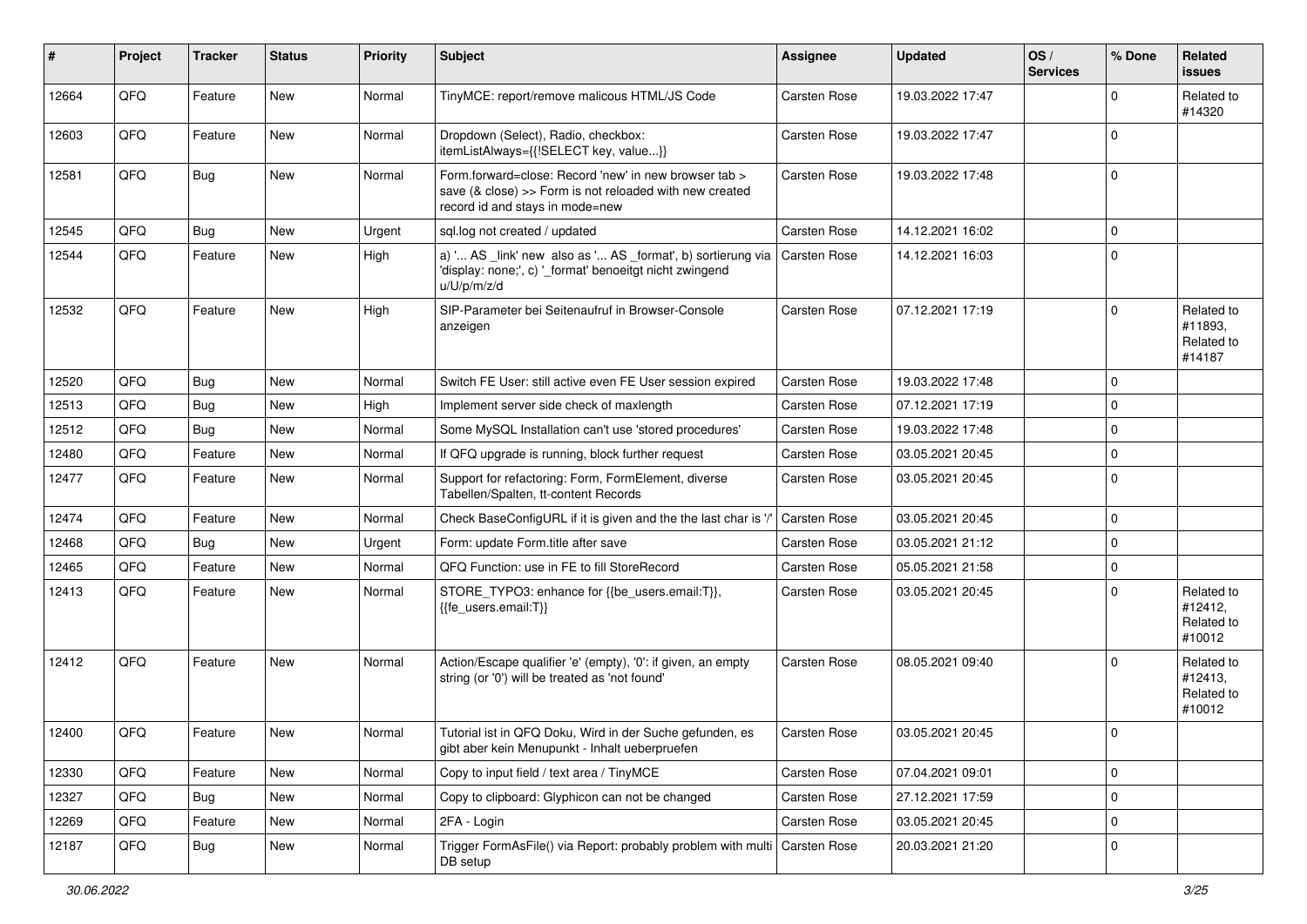| $\vert$ # | Project | <b>Tracker</b> | <b>Status</b> | <b>Priority</b> | <b>Subject</b>                                                                                       | <b>Assignee</b>                                        | <b>Updated</b>   | OS/<br><b>Services</b> | % Done       | <b>Related</b><br>issues                      |                      |
|-----------|---------|----------------|---------------|-----------------|------------------------------------------------------------------------------------------------------|--------------------------------------------------------|------------------|------------------------|--------------|-----------------------------------------------|----------------------|
| 12186     | QFQ     | Feature        | <b>New</b>    | High            | TinyMCE Config für Objekte                                                                           | Carsten Rose                                           | 07.12.2021 17:19 |                        | $\Omega$     | <b>Blocks</b><br>#12632                       |                      |
| 12163     | QFQ     | Feature        | <b>New</b>    | Normal          | Checkbox: table wrap                                                                                 | Carsten Rose                                           | 03.05.2021 20:51 |                        | $\mathbf 0$  |                                               |                      |
| 12162     | QFQ     | Feature        | <b>New</b>    | Normal          | FE.type=sendmail: personalized mailing (several mails) via<br>template                               | <b>Carsten Rose</b>                                    | 03.05.2021 20:45 |                        | $\Omega$     |                                               |                      |
| 12146     | QFQ     | Feature        | <b>New</b>    | Normal          | Autocron Job: Anzeigen wann der naechste Job ausgefuehrt<br>wird, resp das er nicht ausgefuehrt wird | Carsten Rose                                           | 15.03.2021 15:23 |                        | $\mathbf 0$  |                                               |                      |
| 12133     | QFQ     | <b>Bug</b>     | New           | Normal          | NPM, phpSpreadSheet aktualisieren                                                                    | Carsten Rose                                           | 15.03.2021 09:04 |                        | $\mathbf 0$  |                                               |                      |
| 12119     | QFQ     | Feature        | <b>New</b>    | Normal          | AS paged: error message missing if there ist no 'r'<br>argument.                                     | Carsten Rose                                           | 03.05.2021 20:51 |                        | $\mathbf 0$  |                                               |                      |
| 12109     | QFQ     | Feature        | New           | Normal          | Donwload Link: Plain, SIP, Persistent Link, Peristent SIP -<br>new notation                          | Carsten Rose                                           | 03.05.2021 20:45 |                        | $\Omega$     | Related to<br>#12085                          |                      |
| 12045     | QFQ     | <b>Bug</b>     | <b>New</b>    | Normal          | templateGroup afterSave FE: Aufruf ohne<br>sglHonorFormElements funktioniert nicht                   | Carsten Rose                                           | 18.02.2021 16:33 |                        | $\Omega$     |                                               |                      |
| 12040     | QFQ     | Bug            | <b>New</b>    | Normal          | FE Mode 'hidden' für zwei FEs auf einer Zeile                                                        | Carsten Rose                                           | 18.02.2021 10:13 |                        | $\mathbf{0}$ |                                               |                      |
| 12024     | QFQ     | Feature        | <b>New</b>    | Normal          | Excel Export: text columns by default decode<br>htmlspeciachar()                                     | Carsten Rose                                           | 17.02.2021 23:55 |                        | $\mathbf 0$  | Related to<br>#12022                          |                      |
| 12023     | QFQ     | Feature        | <b>New</b>    | Normal          | MySQL Stored Precdure: QDECODESPECIALCHAR()                                                          | Carsten Rose                                           | 16.02.2021 11:16 |                        | $\mathbf 0$  | Related to<br>#12022                          |                      |
| 11955     | QFQ     | Feature        | New           | Normal          | subrecord: new title option to set <th> attributes - e.g. to<br/>customize tablesorter options.</th> | attributes - e.g. to<br>customize tablesorter options. | Carsten Rose     | 03.05.2021 20:47       |              | $\Omega$                                      | Related to<br>#11775 |
| 11893     | QFQ     | Feature        | <b>New</b>    | High            | Broken SIP: a) only report one time, b) only report in main<br>column                                | Carsten Rose                                           | 12.05.2021 12:13 |                        | $\Omega$     | Related to<br>#12532,<br>Related to<br>#14187 |                      |
| 11775     | QFQ     | Feature        | New           | Normal          | Subrecord Tooltip pro Feld                                                                           | Carsten Rose                                           | 18.12.2020 15:22 |                        | $\mathbf 0$  | Related to<br>#11955                          |                      |
| 11752     | QFQ     | Bug            | New           | Normal          | checkbox renders multiple input elements with same name                                              | Carsten Rose                                           | 17.12.2020 14:58 |                        | $\mathbf 0$  | Related to<br>#11750                          |                      |
| 11747     | QFQ     | Feature        | <b>New</b>    | Normal          | Maintenance Page with Redirect                                                                       | Carsten Rose                                           | 03.05.2021 20:47 |                        | $\mathbf 0$  | Related to<br>#11741                          |                      |
| 11702     | QFQ     | Feature        | <b>New</b>    | Normal          | HTML Special Char makes no sense for 'allbut' if '&' is<br>forbidden                                 | Carsten Rose                                           | 07.12.2021 16:35 |                        | $\Omega$     | Related to<br>#5112,<br>Related to<br>#14320  |                      |
| 11695     | QFQ     | Bug            | <b>New</b>    | Normal          | MultiForm required FE Error                                                                          | Carsten Rose                                           | 04.12.2020 13:34 |                        | $\Omega$     |                                               |                      |
| 11668     | QFQ     | <b>Bug</b>     | New           | Normal          | Play function.sgl - problem with mysgl                                                               | Carsten Rose                                           | 03.05.2021 20:48 |                        | $\mathbf 0$  |                                               |                      |
| 11667     | QFQ     | <b>Bug</b>     | New           | Normal          | MySQL mariadb-server-10.3: Incorrect datetime value                                                  | <b>Carsten Rose</b>                                    | 03.05.2021 20:48 |                        | $\Omega$     |                                               |                      |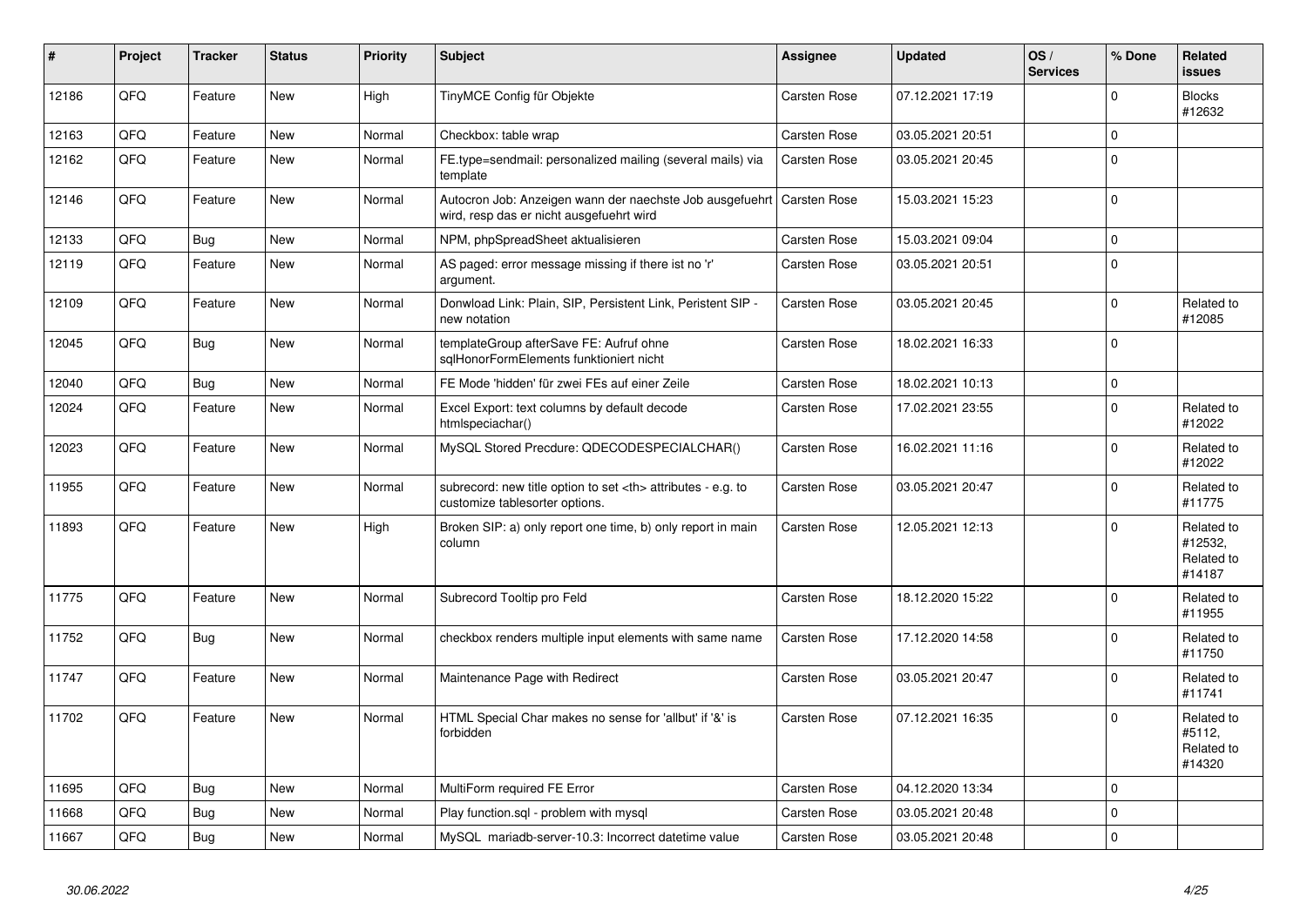| #     | Project | <b>Tracker</b> | <b>Status</b> | <b>Priority</b> | <b>Subject</b>                                                                      | <b>Assignee</b>     | <b>Updated</b>   | OS/<br><b>Services</b> | % Done      | <b>Related</b><br>issues                                             |
|-------|---------|----------------|---------------|-----------------|-------------------------------------------------------------------------------------|---------------------|------------------|------------------------|-------------|----------------------------------------------------------------------|
| 11523 | QFQ     | Feature        | <b>New</b>    | Normal          | Mit dynamic Update erkennen, ob Upload gemacht wurde                                | <b>Carsten Rose</b> | 13.11.2020 15:07 |                        | $\Omega$    | Related to<br>#9533                                                  |
| 11516 | QFQ     | Feature        | <b>New</b>    | Normal          | Multi Page Form (Previous/Next Buttons)                                             | Carsten Rose        | 16.03.2021 17:52 |                        | $\mathbf 0$ |                                                                      |
| 11504 | QFQ     | Feature        | <b>New</b>    | Normal          | Dynamic Update: Button text update for 'Save',' Close' &<br>'Delete'                | Carsten Rose        | 12.11.2020 23:44 |                        | $\Omega$    |                                                                      |
| 11460 | QFQ     | Feature        | <b>New</b>    | Normal          | Easier creation of changelog: gitchangelog                                          | Carsten Rose        | 12.06.2021 10:20 |                        | $\pmb{0}$   | Related to<br>#13467                                                 |
| 11239 | QFQ     | <b>Bug</b>     | <b>New</b>    | Normal          | Radiobutton (plain): horizontales Rendern abhängig vom<br>Datentyp in der Datenbank | Carsten Rose        | 30.09.2020 18:37 |                        | $\Omega$    |                                                                      |
| 11080 | QFQ     | Feature        | New           | Normal          | Send MQTT messages                                                                  | Carsten Rose        | 29.08.2020 19:49 |                        | $\Omega$    |                                                                      |
| 10996 | QFQ     | Feature        | New           | Normal          | Download video via sip: no seek                                                     | Carsten Rose        | 12.08.2020 14:18 |                        | $\mathbf 0$ |                                                                      |
| 10979 | QFQ     | Feature        | <b>New</b>    | Normal          | Ajax Calls an API - dataReport                                                      | Carsten Rose        | 11.05.2022 12:15 |                        | $\mathbf 0$ |                                                                      |
| 10976 | QFQ     | Feature        | <b>New</b>    | Normal          | Excel Export Verbesserungen                                                         | Carsten Rose        | 06.08.2020 10:56 |                        | $\mathbf 0$ |                                                                      |
| 10937 | QFQ     | <b>Bug</b>     | <b>New</b>    | Normal          | Fehler mit abhängigen Select- Feldern beim Positionieren                            | <b>Carsten Rose</b> | 12.11.2020 23:45 |                        | $\mathbf 0$ |                                                                      |
| 10819 | QFQ     | Feature        | New           | Normal          | Persistent SIP - second try                                                         | Carsten Rose        | 29.06.2020 23:02 |                        | $\mathbf 0$ | Related to<br>#6261                                                  |
| 10714 | QFQ     | Feature        | New           | Normal          | multi Table Form                                                                    | Carsten Rose        | 16.03.2021 18:44 |                        | $\Omega$    |                                                                      |
| 10704 | QFQ     | Bug            | New           | Normal          | wkhtml problem rendering fullCalendar.js / fabric.js >><br>successor: puppeteer     | Carsten Rose        | 12.11.2020 23:45 |                        | $\Omega$    | Related to<br>#5024,<br>Related to<br>#4650.<br>Related to<br>#10715 |
| 10658 | QFQ     | <b>Bug</b>     | <b>New</b>    | Normal          | processReadOnly broken                                                              | Carsten Rose        | 27.05.2020 17:55 |                        | $\mathbf 0$ |                                                                      |
| 10640 | QFQ     | <b>Bug</b>     | <b>New</b>    | High            | TypeAhead Tag: FE editierbar trotz readOnly                                         | <b>Carsten Rose</b> | 03.05.2021 21:12 |                        | $\mathbf 0$ | Related to<br>#7795                                                  |
| 10593 | QFQ     | Feature        | <b>New</b>    | Normal          | label2: text behind input element                                                   | Carsten Rose        | 16.05.2020 10:57 |                        | $\mathbf 0$ |                                                                      |
| 10588 | QFQ     | Bug            | <b>New</b>    | Normal          | typeahed Tag: Doku anpassen                                                         | Carsten Rose        | 12.11.2020 23:45 |                        | $\mathbf 0$ |                                                                      |
| 10508 | QFQ     | <b>Bug</b>     | <b>New</b>    | High            | Multi Form broken on Multi DB Instance                                              | Carsten Rose        | 03.05.2021 21:12 |                        | $\pmb{0}$   |                                                                      |
| 10506 | QFQ     | Bug            | <b>New</b>    | High            | Template Group broken on MultiDB instance                                           | Carsten Rose        | 03.05.2021 21:12 |                        | $\mathbf 0$ | Related to<br>#10505                                                 |
| 10322 | QFQ     | <b>Bug</b>     | New           | Normal          | FormElement / Radio: missing column 'enum' >> FE not<br>reported                    | Carsten Rose        | 07.05.2020 09:37 |                        | $\mathbf 0$ |                                                                      |
| 10119 | QFQ     | Feature        | New           | Normal          | Dropdown (selectlist) & Type Ahead: format and catagorize<br>list                   | <b>Carsten Rose</b> | 07.05.2020 09:36 |                        | $\Omega$    |                                                                      |
| 10082 | QFQ     | Bug            | New           | Normal          | FE.type=SELECT - 'sanatize' Class                                                   | Carsten Rose        | 07.05.2020 09:36 |                        | $\Omega$    | Related to<br>#10081                                                 |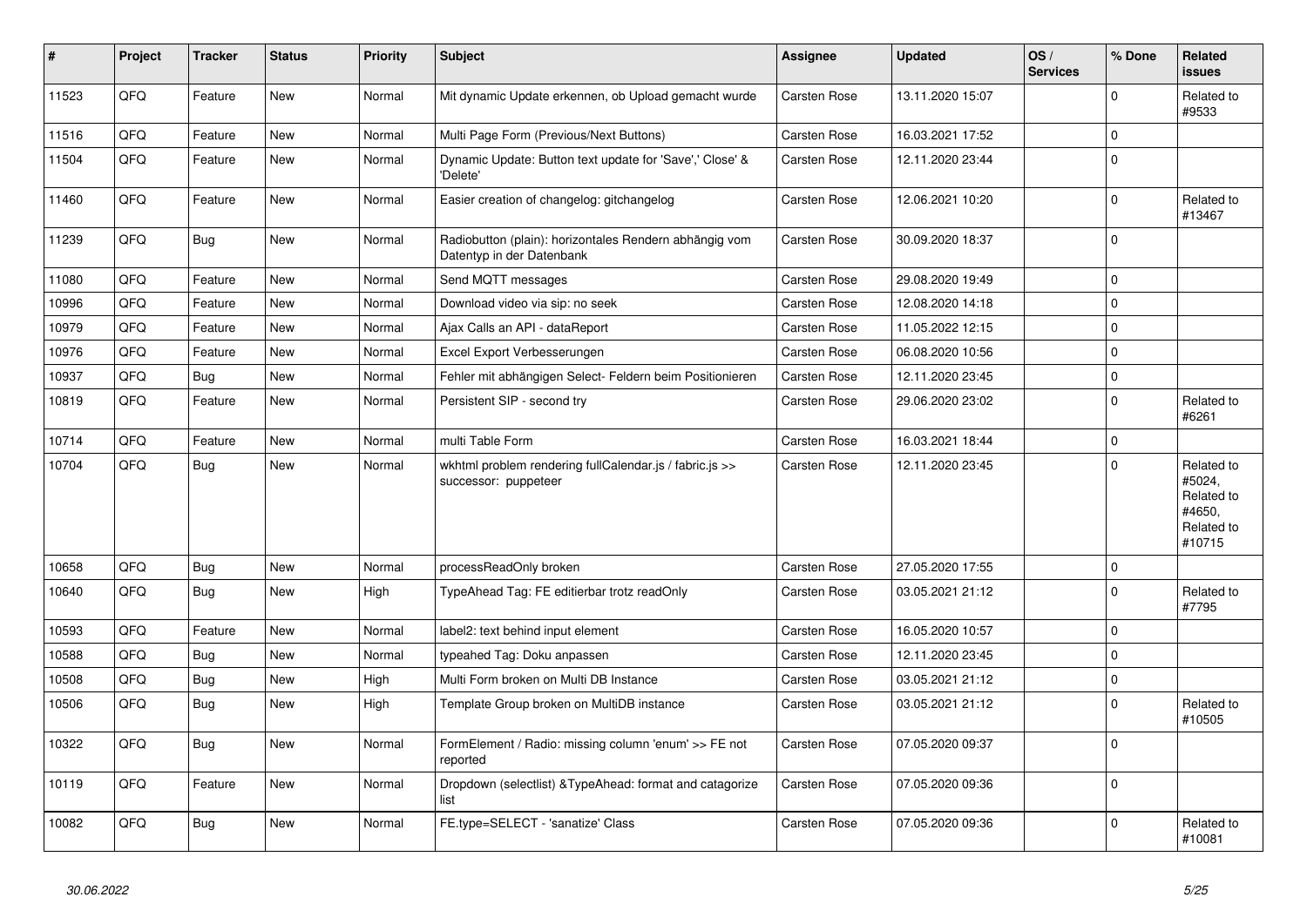| #     | Project | <b>Tracker</b> | <b>Status</b> | <b>Priority</b> | <b>Subject</b>                                                                                                                        | <b>Assignee</b>     | <b>Updated</b>   | OS/<br><b>Services</b> | % Done      | <b>Related</b><br>issues                                             |
|-------|---------|----------------|---------------|-----------------|---------------------------------------------------------------------------------------------------------------------------------------|---------------------|------------------|------------------------|-------------|----------------------------------------------------------------------|
| 10081 | QFQ     | Bug            | <b>New</b>    | High            | Stale record lock after 'forbidden' character                                                                                         | <b>Carsten Rose</b> | 03.05.2021 21:12 |                        | $\Omega$    | Related to<br>#10082.<br>Related to<br>#9789                         |
| 10080 | QFQ     | Feature        | <b>New</b>    | Normal          | Popup on 'save' / 'close': configure dialog (answer<br>yes/no/cancle/)                                                                | Carsten Rose        | 28.03.2021 20:52 |                        | $\Omega$    | Is duplicate<br>of #12262                                            |
| 10014 | QFQ     | Feature        | New           | Normal          | Manual.rst: describe behaviour and process order of<br>fillStoreVar, slaveId, sqlBefore,                                              | Carsten Rose        | 01.02.2020 22:31 |                        | $\mathbf 0$ |                                                                      |
| 9983  | QFQ     | Feature        | New           | Normal          | Report Notation: new keyword 'range'                                                                                                  | Carsten Rose        | 01.02.2020 15:55 |                        | $\mathbf 0$ |                                                                      |
| 9927  | QFQ     | Feature        | New           | Normal          | QFQ Update: a) Update nur machen wenn BE User<br>eingeloggt ist., b) Bei Fehler genaue Meldung welcher<br>Updateschritt Probleme hat. | <b>Carsten Rose</b> | 22.01.2020 12:59 |                        | $\Omega$    |                                                                      |
| 9811  | QFQ     | Feature        | <b>New</b>    | Normal          | Report: tag every n'th row                                                                                                            | Carsten Rose        | 01.02.2020 23:22 |                        | $\mathbf 0$ |                                                                      |
| 9783  | QFQ     | <b>Bug</b>     | New           | Normal          | Email with special characters                                                                                                         | Carsten Rose        | 01.02.2020 23:22 |                        | $\Omega$    |                                                                      |
| 9781  | QFQ     | Feature        | New           | Normal          | Button: CSS class to make buttons smaller                                                                                             | Carsten Rose        | 01.02.2020 23:22 |                        | $\mathbf 0$ |                                                                      |
| 9777  | QFQ     | Feature        | New           | Normal          | Logging QFQ Variables                                                                                                                 | <b>Carsten Rose</b> | 16.12.2019 17:17 |                        | $\mathbf 0$ |                                                                      |
| 9773  | QFQ     | Bug            | <b>New</b>    | Normal          | form.parameter.formModeGlobal=requiredOff                                                                                             | Carsten Rose        | 01.02.2020 15:56 |                        | $\mathbf 0$ |                                                                      |
| 9707  | QFQ     | Feature        | New           | Normal          | SIP security: encode pageld and check pageld on decode                                                                                | <b>Carsten Rose</b> | 01.02.2020 23:22 |                        | $\mathbf 0$ |                                                                      |
| 9706  | QFQ     | Feature        | New           | Normal          | Multi File Upload (hidden template group)                                                                                             | Carsten Rose        | 01.02.2020 23:22 |                        | $\mathbf 0$ | Related to<br>#7521,<br>Related to<br>#5562.<br>Related to<br>#13330 |
| 9602  | QFQ     | Feature        | New           | Normal          | Form definition as JSON                                                                                                               | Carsten Rose        | 01.02.2020 23:21 |                        | $\mathbf 0$ | Related to<br>#9600                                                  |
| 9537  | QFQ     | Feature        | <b>New</b>    | Normal          | FormEditor: Edit fieldset in FrontEnd                                                                                                 | Carsten Rose        | 01.02.2020 23:22 |                        | $\mathbf 0$ |                                                                      |
| 9533  | QFQ     | Bug            | New           | Normal          | FE.type=upload: Check in 'beforeSave' if upload is given                                                                              | <b>Carsten Rose</b> | 01.02.2020 23:22 |                        | $\Omega$    | Related to<br>#11523                                                 |
| 9531  | QFQ     | <b>Bug</b>     | New           | High            | FE File: Dynamic Update / modeSql / required detected<br>even it not set                                                              | <b>Carsten Rose</b> | 11.06.2021 20:32 |                        | $\Omega$    | Related to<br>#12398                                                 |
| 9352  | QFQ     | Feature        | New           | Normal          | FE 'Native' fire slaveld, sqlAfter, sqlIns                                                                                            | Carsten Rose        | 01.02.2020 23:22 |                        | $\mathbf 0$ |                                                                      |
| 9348  | QFG     | Feature        | New           | Normal          | defaultThumbnailSize: pre render thumbnails                                                                                           | Carsten Rose        | 12.06.2021 09:05 |                        | 0           |                                                                      |
| 9347  | QFQ     | Bug            | New           | High            | FE.type=upload with dynamic show/hidden: required not<br>detected                                                                     | Carsten Rose        | 12.06.2021 10:40 |                        | $\Omega$    | Related to<br>#5305,<br>Related to<br>#12398                         |
| 9317  | QFQ     | <b>Bug</b>     | New           | Normal          | FE.type=note: with dynamic show/hidden an empty label<br>causes trouble                                                               | Carsten Rose        | 01.02.2020 23:22 |                        | 0           |                                                                      |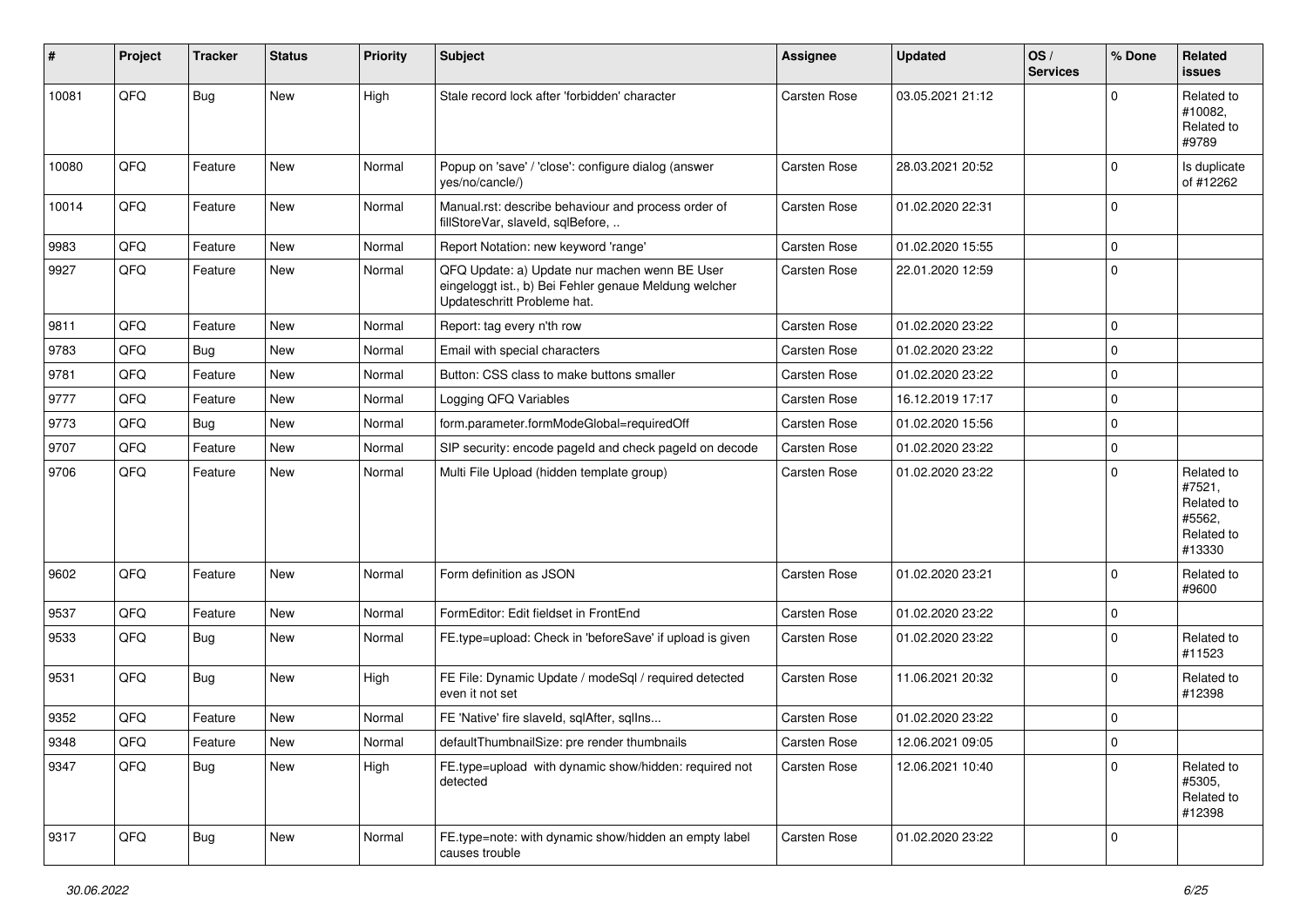| #    | Project | <b>Tracker</b> | <b>Status</b> | <b>Priority</b> | <b>Subject</b>                                                                                         | <b>Assignee</b>     | <b>Updated</b>   | OS/<br><b>Services</b> | % Done      | <b>Related</b><br>issues |
|------|---------|----------------|---------------|-----------------|--------------------------------------------------------------------------------------------------------|---------------------|------------------|------------------------|-------------|--------------------------|
| 9221 | QFQ     | Feature        | <b>New</b>    | Normal          | typeAhead: Zeichenlimite ausschalten                                                                   | <b>Carsten Rose</b> | 29.06.2022 22:36 |                        | $\Omega$    |                          |
| 9208 | QFQ     | Feature        | <b>New</b>    | Normal          | Manage 'recent' records                                                                                | <b>Carsten Rose</b> | 01.02.2020 23:22 |                        | $\Omega$    |                          |
| 9177 | QFQ     | <b>Bug</b>     | <b>New</b>    | Normal          | Bug? QFQ tries to save an action FE, which has real<br>existing column name                            | <b>Carsten Rose</b> | 01.02.2020 23:22 |                        | $\Omega$    |                          |
| 9136 | QFQ     | Feature        | <b>New</b>    | Normal          | Create ZIP files with dynamic PDFs                                                                     | Carsten Rose        | 01.02.2020 23:22 |                        | $\mathbf 0$ |                          |
| 9129 | QFQ     | Feature        | <b>New</b>    | Normal          | sqlValidate: Message as notification, not as error                                                     | <b>Carsten Rose</b> | 01.02.2020 23:22 |                        | $\mathbf 0$ | Related to<br>#9128      |
| 9128 | QFQ     | Feature        | <b>New</b>    | Normal          | Error Message: not replaced variables- a) replace back to<br>'{{', b) underline                        | Carsten Rose        | 01.02.2020 23:22 |                        | $\Omega$    | Related to<br>#9129      |
| 9127 | QFQ     | Bug            | New           | Normal          | Error Message: change 'roll over' color - text not readable                                            | <b>Carsten Rose</b> | 01.02.2020 23:22 |                        | $\mathbf 0$ |                          |
| 9077 | QFQ     | Bug            | <b>New</b>    | Normal          | typeAheadSql: report broken SQL                                                                        | Carsten Rose        | 29.06.2022 22:35 |                        | $\mathbf 0$ | Related to<br>#4018      |
| 9013 | QFQ     | Bug            | <b>New</b>    | Normal          | Error in Twig template not handled                                                                     | <b>Carsten Rose</b> | 20.10.2021 13:43 |                        | $\mathbf 0$ |                          |
| 8975 | QFQ     | Feature        | <b>New</b>    | Normal          | Report Notation: 2.0                                                                                   | Carsten Rose        | 01.02.2020 23:22 |                        | $\mathbf 0$ | Related to<br>#8963      |
| 8962 | QFQ     | Feature        | <b>New</b>    | High            | allow for form fields with identical names                                                             | <b>Carsten Rose</b> | 03.05.2021 21:14 |                        | $\mathbf 0$ |                          |
| 8806 | QFQ     | Feature        | <b>New</b>    | Normal          | SQL Function nl2br                                                                                     | <b>Carsten Rose</b> | 01.02.2020 23:22 |                        | $\mathbf 0$ |                          |
| 8719 | QFQ     | Feature        | <b>New</b>    | Normal          | extraButtonLock: add support for 0/1                                                                   | Carsten Rose        | 01.02.2020 23:22 |                        | $\mathbf 0$ |                          |
| 8702 | QFQ     | Feature        | <b>New</b>    | Normal          | Load Record which is locked: missing user info                                                         | <b>Carsten Rose</b> | 11.12.2019 16:16 |                        | $\mathbf 0$ | Related to<br>#9789      |
| 8668 | QFQ     | Bug            | <b>New</b>    | High            | Pill disabled: dyamic mode 'hidden' not respected - FE is still<br>required                            | <b>Carsten Rose</b> | 03.05.2021 21:14 |                        | $\Omega$    |                          |
| 8431 | QFQ     | <b>Bug</b>     | <b>New</b>    | High            | autocron.php with wrong path                                                                           | <b>Carsten Rose</b> | 03.05.2021 21:14 |                        | $\Omega$    |                          |
| 8336 | QFQ     | Feature        | <b>New</b>    | Normal          | Form > modified > Close New: a) Optional disable popup, b)<br>custom text, c) mode on save: closelstay | <b>Carsten Rose</b> | 01.02.2020 23:22 |                        | $\Omega$    | Related to<br>#8335      |
| 8217 | QFQ     | Feature        | <b>New</b>    | Normal          | if-elseif-else construct                                                                               | <b>Carsten Rose</b> | 16.03.2021 18:41 |                        | $\mathbf 0$ | Related to<br>#10716     |
| 8187 | QFQ     | Feature        | New           | Normal          | Subrecord: enable/hide new button - make new/edit/delete<br>customizeable.                             | Carsten Rose        | 06.03.2021 18:44 |                        | $\Omega$    | Related to<br>#11326     |
| 8089 | QFQ     | Feature        | <b>New</b>    | Normal          | Copy/Paste for FormElements                                                                            | <b>Carsten Rose</b> | 01.02.2020 23:22 |                        | $\mathbf 0$ |                          |
| 8083 | QFQ     | Bug            | <b>New</b>    | High            | FormEditor: primary table list does not respect<br>'indexDb={{indexData:Y}}'                           | Carsten Rose        | 03.05.2021 21:14 |                        | $\mathbf 0$ | Has duplicate<br>#6678   |
| 8049 | QFQ     | <b>Bug</b>     | <b>New</b>    | Normal          | FE.type=note, column 'value': text moves some pixel to top<br>after save                               | Carsten Rose        | 01.02.2020 23:22 |                        | $\Omega$    |                          |
| 7924 | QFQ     | Feature        | <b>New</b>    | Normal          | Radio/Checkbox with Tooltip                                                                            | <b>Carsten Rose</b> | 01.02.2020 23:22 |                        | $\mathbf 0$ |                          |
| 7920 | QFQ     | Feature        | <b>New</b>    | Normal          | FE: Syntax Highlight, Zeinlenumbruch                                                                   | <b>Carsten Rose</b> | 01.02.2020 10:03 |                        | $\mathbf 0$ |                          |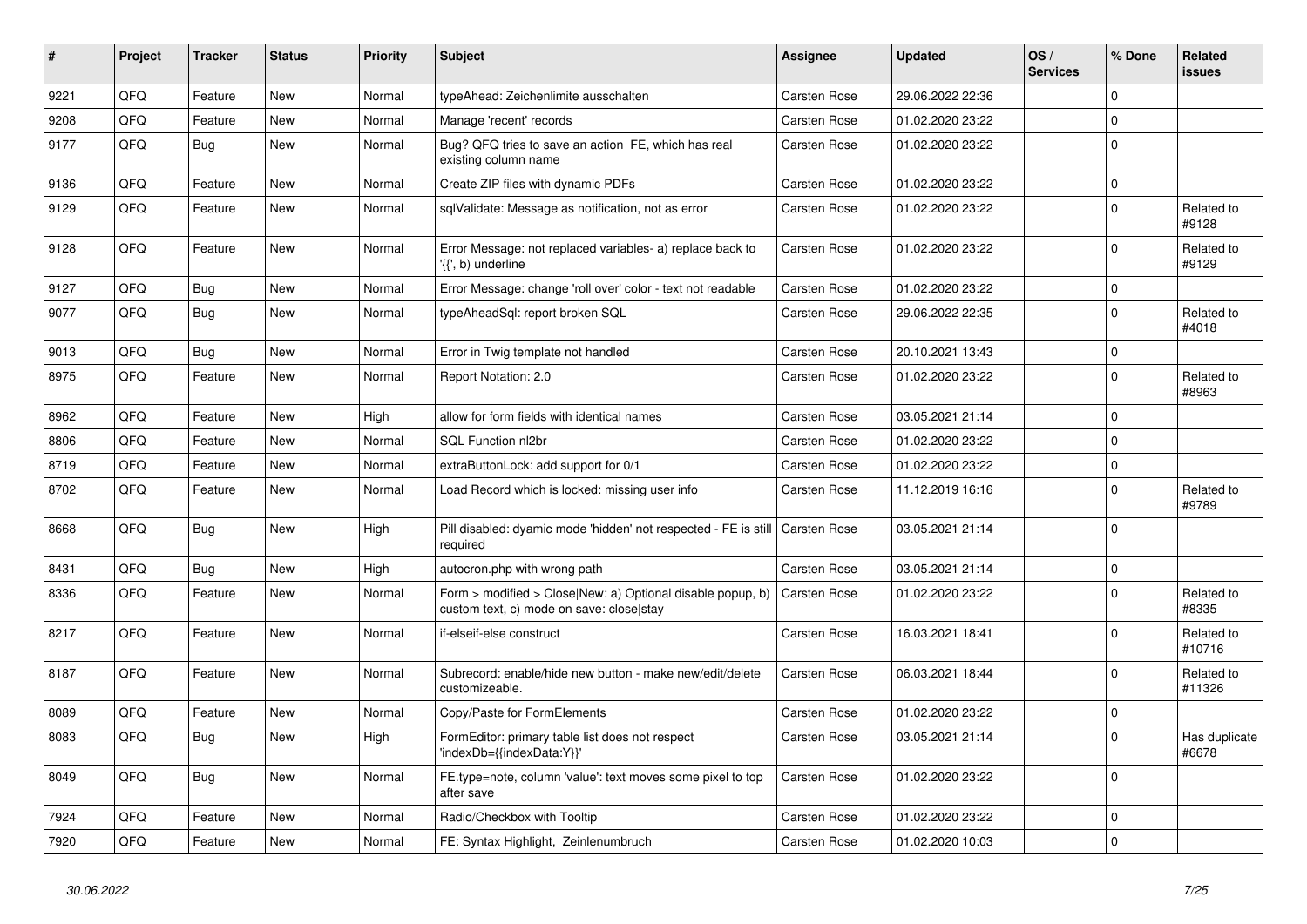| #    | Project | <b>Tracker</b> | <b>Status</b> | <b>Priority</b> | <b>Subject</b>                                                                                        | <b>Assignee</b>     | <b>Updated</b>   | OS/<br><b>Services</b> | % Done      | Related<br><b>issues</b> |
|------|---------|----------------|---------------|-----------------|-------------------------------------------------------------------------------------------------------|---------------------|------------------|------------------------|-------------|--------------------------|
| 7899 | QFQ     | <b>Bug</b>     | <b>New</b>    | High            | Fe.type=password / retype / required: always complain<br>about missing value                          | Carsten Rose        | 03.05.2021 21:14 |                        | $\Omega$    |                          |
| 7890 | QFQ     | Bug            | <b>New</b>    | Normal          | FormElement 'required': extraButtonInfo not aligned                                                   | Carsten Rose        | 11.06.2021 21:17 |                        | $\mathbf 0$ | Related to<br>#11517     |
| 7850 | QFQ     | Feature        | <b>New</b>    | High            | Upload records: non 'pathFileName' column                                                             | Carsten Rose        | 03.05.2021 21:14 |                        | $\Omega$    |                          |
| 7812 | QFQ     | Feature        | New           | Normal          | FE 'Subrecord' - new option 'subrecordShowFilter',<br>'subrecordPaging'                               | Carsten Rose        | 01.02.2020 23:22 |                        | $\mathbf 0$ |                          |
| 7795 | QFQ     | <b>Bug</b>     | New           | Normal          | Readonly Form: Typeahead-Felder                                                                       | Carsten Rose        | 01.02.2020 23:22 |                        | $\Omega$    | Related to<br>#10640     |
| 7685 | QFQ     | Bug            | <b>New</b>    | Normal          | Open FormElement from QFQ error message and save<br>modified record: error about missing {{formId:F}} | Carsten Rose        | 01.02.2020 23:22 |                        | $\Omega$    |                          |
| 7683 | QFQ     | Feature        | <b>New</b>    | Normal          | Special column names in '{{ SELECT  AS _link }}' should<br>be detected                                | Carsten Rose        | 01.02.2020 23:21 |                        | $\mathbf 0$ |                          |
| 7681 | QFQ     | Feature        | New           | Normal          | Optional switch off 'check for modified record'                                                       | Carsten Rose        | 01.02.2020 23:21 |                        | $\Omega$    |                          |
| 7660 | QFQ     | Feature        | New           | Normal          | IMAP: import mails to DB, move / delete mails                                                         | Carsten Rose        | 01.02.2020 09:52 |                        | $\mathbf 0$ |                          |
| 7650 | QFQ     | Bug            | New           | High            | Optional do not show 'required' sign on FormElement                                                   | Carsten Rose        | 03.05.2021 21:14 |                        | $\Omega$    |                          |
| 7574 | QFQ     | <b>Bug</b>     | New           | Normal          | Substitute error: form element not reported / dont parse<br>Form.note                                 | Carsten Rose        | 01.02.2020 23:21 |                        | $\mathbf 0$ |                          |
| 7547 | QFQ     | Bug            | New           | Normal          | Error Message in afterSave: wrong parameter column<br>reported                                        | Carsten Rose        | 01.02.2020 23:22 |                        | $\Omega$    |                          |
| 7524 | QFQ     | Bug            | New           | Normal          | QFQ throws a 'General Error' if 'fileadmin/protected/log/' is<br>not writeable                        | <b>Carsten Rose</b> | 01.02.2020 23:22 |                        | $\Omega$    |                          |
| 7521 | QFQ     | Feature        | <b>New</b>    | Normal          | TemplateGroup: fe.type=upload                                                                         | Carsten Rose        | 01.02.2020 23:21 |                        | $\Omega$    | Related to<br>#9706      |
| 7520 | QFQ     | Feature        | New           | Normal          | QR Code:  AS _qr ( AS _link)                                                                          | Carsten Rose        | 01.02.2020 23:22 |                        | $\Omega$    |                          |
| 7519 | QFQ     | Feature        | New           | Normal          | Select: Multi                                                                                         | Carsten Rose        | 01.02.2020 23:22 |                        | $\mathbf 0$ |                          |
| 7513 | QFQ     | Bug            | New           | Normal          | Radios not correct aligned                                                                            | Carsten Rose        | 01.02.2020 23:22 |                        | $\Omega$    |                          |
| 7512 | QFQ     | Bug            | New           | Normal          | FE: inputType=number >> 'pattern' is not respected                                                    | Carsten Rose        | 01.02.2020 23:22 |                        | $\mathbf 0$ |                          |
| 7481 | QFQ     | Feature        | New           | Normal          | Detect 'BaseUrl' automatically                                                                        | Carsten Rose        | 01.02.2020 23:21 |                        | $\Omega$    |                          |
| 7480 | QFQ     | Feature        | New           | Normal          | Record History (Undo / Redo)                                                                          | Carsten Rose        | 11.12.2019 16:16 |                        | $\Omega$    | Related to<br>#2361      |
| 7342 | QFQ     | Feature        | <b>New</b>    | Normal          | add content = hide this                                                                               | <b>Carsten Rose</b> | 01.02.2020 23:21 |                        | $\Omega$    |                          |
| 7280 | QFQ     | Feature        | New           | Normal          | recently used table                                                                                   | Carsten Rose        | 01.02.2020 23:21 |                        | $\mathbf 0$ |                          |
| 7261 | QFQ     | <b>Bug</b>     | New           | Normal          | Report pathFilename for user without path, only the filename                                          | <b>Carsten Rose</b> | 01.02.2020 23:21 |                        | $\Omega$    |                          |
| 7239 | QFQ     | Feature        | <b>New</b>    | Normal          | TinyMCE: html tag whitelist                                                                           | Carsten Rose        | 01.02.2020 23:21 |                        | $\Omega$    | Related to<br>#14320     |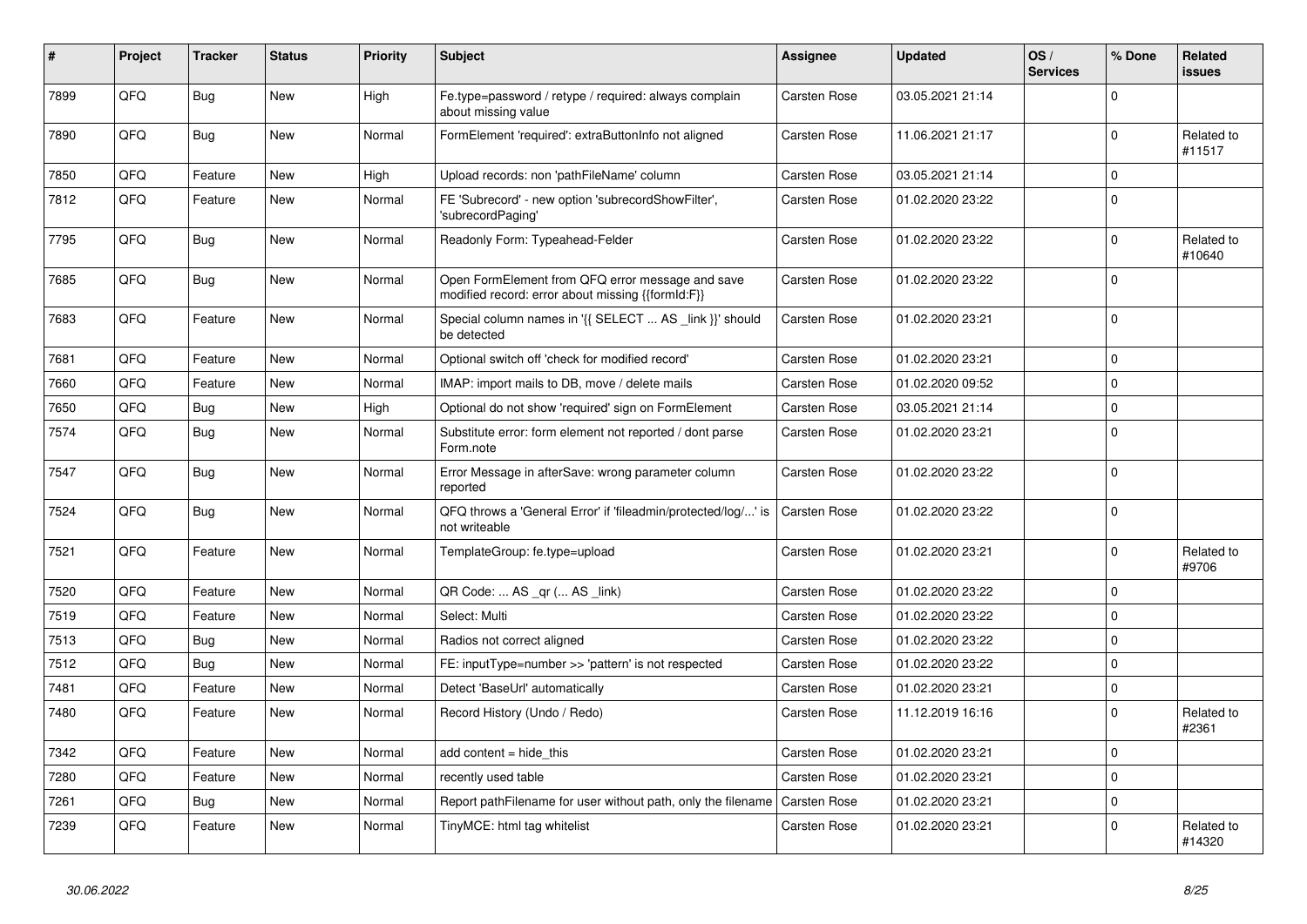| #    | Project | <b>Tracker</b> | <b>Status</b> | <b>Priority</b> | <b>Subject</b>                                                                                                             | <b>Assignee</b>     | <b>Updated</b>   | OS/<br><b>Services</b> | % Done      | Related<br>issues                           |
|------|---------|----------------|---------------|-----------------|----------------------------------------------------------------------------------------------------------------------------|---------------------|------------------|------------------------|-------------|---------------------------------------------|
| 7219 | QFQ     | Bug            | New           | Normal          | typeSheadSql / typeAheadSqlPrefetch: change to curly<br>braces                                                             | Carsten Rose        | 01.02.2020 23:21 |                        | $\Omega$    |                                             |
| 7175 | QFQ     | Feature        | New           | Normal          | Upload: md5 hash as filename                                                                                               | Carsten Rose        | 01.02.2020 23:21 |                        | $\Omega$    |                                             |
| 7119 | QFQ     | Feature        | New           | Normal          | Upload: scaleDownWidth, scaleDownHeight                                                                                    | Carsten Rose        | 01.02.2020 23:21 |                        | $\Omega$    |                                             |
| 7109 | QFQ     | Feature        | New           | Normal          | Dynamic Updates: row/element hide                                                                                          | Carsten Rose        | 01.02.2020 23:22 |                        | $\Omega$    | Has duplicate<br>#4081                      |
| 7102 | QFQ     | Feature        | New           | Normal          | Comment sign in report: '#' and '--'                                                                                       | Carsten Rose        | 01.02.2020 23:21 |                        | $\mathbf 0$ |                                             |
| 7099 | QFQ     | Feature        | New           | Normal          | Redesign FormEditor                                                                                                        | Carsten Rose        | 01.02.2020 23:21 |                        | $\Omega$    |                                             |
| 7014 | QFQ     | Bug            | New           | Normal          | Sending invalid emails succeeds when<br>debug.redirectAllMailTo is set                                                     | Carsten Rose        | 01.02.2020 23:21 |                        | $\Omega$    |                                             |
| 7002 | QFQ     | <b>Bug</b>     | New           | Normal          | Dynamic Update: row does not disappear / appear                                                                            | Carsten Rose        | 01.02.2020 23:22 |                        | $\mathbf 0$ |                                             |
| 6912 | QFQ     | <b>Bug</b>     | New           | Normal          | error Message Var 'deadline' already set in SIP - in Form<br>with FE.value={{deadline:R:::{{deadlinePeriod:Y}}}}           | Carsten Rose        | 01.02.2020 23:21 |                        | $\Omega$    |                                             |
| 6855 | QFQ     | Feature        | New           | Normal          | With {{feUser:U}}!={{feUser:T}}: Save / Delete: only possible<br>with {{feUserSave:U}}='yes' and '{{feUserDelete:U}}='yes' | l Carsten Rose      | 01.02.2020 23:21 |                        | $\Omega$    |                                             |
| 6765 | QFQ     | Feature        | New           | Normal          | Moeglichkeit via QFQ eigene Logs zu schreiben                                                                              | Carsten Rose        | 01.02.2020 23:21 |                        | $\Omega$    |                                             |
| 6723 | QFQ     | Feature        | <b>New</b>    | Normal          | Report QFQ Installation and Version                                                                                        | Carsten Rose        | 12.06.2021 09:07 |                        | $\Omega$    |                                             |
| 6677 | QFQ     | Bug            | New           | Normal          | Error message FE Action Element: no/wrong FE reference<br>who cause the problem.                                           | Carsten Rose        | 01.02.2020 23:21 |                        | $\Omega$    |                                             |
| 6602 | QFQ     | Feature        | New           | Normal          | Formlet: in Report auf Mausklick ein mini-form oeffnen                                                                     | Carsten Rose        | 11.12.2019 16:16 |                        | $\Omega$    |                                             |
| 6594 | QFQ     | Feature        | New           | Normal          | Excel: on download, check if there is a valid sip                                                                          | Carsten Rose        | 01.02.2020 23:21 |                        | $\Omega$    |                                             |
| 6483 | QFQ     | Bug            | New           | Normal          | R Store funktioniert nicht bei 'Report Notation' im FE                                                                     | Carsten Rose        | 01.02.2020 23:21 |                        | $\Omega$    |                                             |
| 6462 | QFQ     | Bug            | New           | Normal          | File Upload: Nutzlose Fehlermeldung wenn Datei zu gross                                                                    | Carsten Rose        | 01.02.2020 23:21 |                        | $\Omega$    | Related to<br>#6139                         |
| 6437 | QFQ     | Feature        | <b>New</b>    | Normal          | Neuer Mode Button bei FormElementen                                                                                        | Carsten Rose        | 01.02.2020 23:21 |                        | $\Omega$    | Related to<br>#9668,<br>Blocked by<br>#9678 |
| 6292 | QFQ     | Feature        | New           | Normal          | Download: File speichern mit Hash aber original Filename in   Carsten Rose<br>der Datenbank vermerken fuer Downloads       |                     | 01.02.2020 23:21 |                        | $\Omega$    |                                             |
| 6289 | QFQ     | Feature        | New           | Normal          | Form: Log                                                                                                                  | Carsten Rose        | 01.02.2020 23:21 |                        | $\Omega$    |                                             |
| 6261 | QFQ     | Feature        | New           | Normal          | Persistent SIP                                                                                                             | Carsten Rose        | 12.06.2021 09:07 |                        | $\mathbf 0$ | Related to<br>#10819                        |
| 5782 | QFQ     | Feature        | New           | Normal          | NextCloud API                                                                                                              | <b>Carsten Rose</b> | 01.02.2020 10:02 |                        | $\pmb{0}$   |                                             |
| 5715 | QFQ     | Feature        | New           | High            | PDF Caching                                                                                                                | Carsten Rose        | 03.05.2021 21:14 |                        | 0           | Related to<br>#5851,<br>Related to<br>#6357 |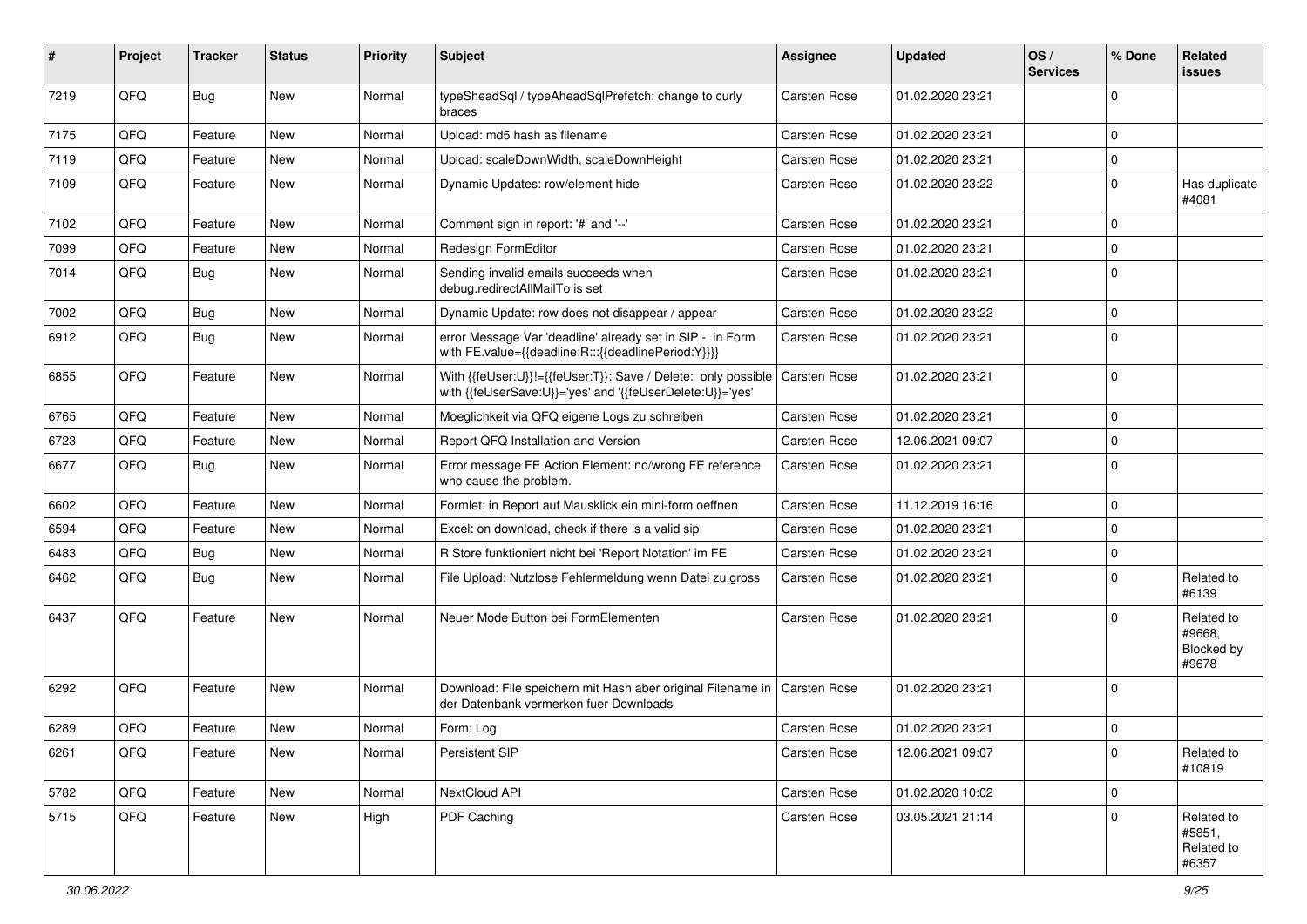| #    | Project | <b>Tracker</b> | <b>Status</b> | <b>Priority</b> | <b>Subject</b>                                                                                         | <b>Assignee</b> | <b>Updated</b>   | OS/<br><b>Services</b> | % Done      | <b>Related</b><br><b>issues</b>             |
|------|---------|----------------|---------------|-----------------|--------------------------------------------------------------------------------------------------------|-----------------|------------------|------------------------|-------------|---------------------------------------------|
| 5576 | QFQ     | Bug            | <b>New</b>    | Normal          | Using MySQL 'DROP' requires privilege - wich is not really<br>necessary.                               | Carsten Rose    | 01.02.2020 23:21 |                        | $\Omega$    |                                             |
| 5559 | QFQ     | <b>Bug</b>     | <b>New</b>    | Normal          | FE.type = Upload: 'accept' might contain variables                                                     | Carsten Rose    | 11.05.2020 21:23 |                        | $\Omega$    |                                             |
| 5459 | QFQ     | <b>Bug</b>     | <b>New</b>    | High            | Multi DB: spread system tables between 'QFQ' and<br>'Data'-DB                                          | Carsten Rose    | 03.05.2021 21:14 |                        | $\mathbf 0$ | Related to<br>#4720                         |
| 5345 | QFQ     | Feature        | New           | Normal          | Report: UPDATE / INSERT / DELETE statements should<br>trigger subqueries, depending on the result.     | Carsten Rose    | 27.05.2020 16:11 |                        | $\mathbf 0$ |                                             |
| 5305 | QFQ     | Bug            | <b>New</b>    | Normal          | Upload FormElement: nicht disabled by readonly Form                                                    | Carsten Rose    | 16.06.2021 13:43 |                        | $\Omega$    | Related to<br>#9347,<br>Related to<br>#9834 |
| 5221 | QFQ     | <b>Bug</b>     | New           | High            | Download Dialog: Bleibt stehen in FF wenn Datei<br>automatisch gespeichert wird.                       | Carsten Rose    | 03.05.2021 21:14 |                        | $\Omega$    |                                             |
| 5131 | QFQ     | Feature        | <b>New</b>    | Normal          | Activate Spin Gear ('wait/busy' indicator) via LINK attribute                                          | Carsten Rose    | 01.02.2020 23:21 |                        | $\Omega$    |                                             |
| 4756 | QFQ     | <b>Bug</b>     | <b>New</b>    | Normal          | Form dirty even nothing changes                                                                        | Carsten Rose    | 11.12.2019 16:16 |                        | $\mathbf 0$ |                                             |
| 4413 | QFQ     | Feature        | <b>New</b>    | Normal          | fieldset: show/hidden, modeSql, dynamicUpdate                                                          | Carsten Rose    | 09.02.2022 15:19 |                        | $\mathbf 0$ |                                             |
| 4250 | QFQ     | Feature        | New           | Normal          | AutoCron in QFQ via PHP                                                                                | Carsten Rose    | 01.02.2020 23:21 |                        | $\mathbf 0$ | Related to<br>#3292.<br>Related to<br>#3291 |
| 4082 | QFQ     | Feature        | <b>New</b>    | Normal          | Dynamic Update: modeSgl - useful default                                                               | Carsten Rose    | 01.02.2020 23:22 |                        | $\mathbf 0$ |                                             |
| 4050 | QFQ     | Feature        | <b>New</b>    | Normal          | sql.log: 1) FormElement ID which causes a specific action,<br>2) Result in the same row.               | Carsten Rose    | 15.04.2020 11:35 |                        | $\mathbf 0$ | Related to<br>#5458                         |
| 4023 | QFQ     | Feature        | New           | Normal          | prepared statements - FE action: salveld, sqlInsert,<br>sqlUpdate, sqlDelete, sqlBefore, sqlAfter      | Carsten Rose    | 11.12.2019 16:15 |                        | $\Omega$    |                                             |
| 4018 | QFQ     | Feature        | <b>New</b>    | Normal          | typeahead: long query parameter / answer triggers 'Attack<br>detected' and purges current SIP storage. | Carsten Rose    | 29.06.2022 22:46 |                        | $\Omega$    | Related to<br>#9077                         |
| 3864 | QFQ     | Feature        | <b>New</b>    | Normal          | Encrypt / decrypt field                                                                                | Carsten Rose    | 08.03.2021 18:08 |                        | $\Omega$    |                                             |
| 3727 | QFQ     | Feature        | <b>New</b>    | High            | Security: Session Hijacking erschweren                                                                 | Carsten Rose    | 03.05.2021 21:14 |                        | $\mathbf 0$ |                                             |
| 3547 | QFQ     | <b>Bug</b>     | <b>New</b>    | Normal          | FE of type 'note' causes writing of empty fields.                                                      | Carsten Rose    | 01.02.2020 23:21 |                        | $\Omega$    |                                             |
| 3504 | QFQ     | Feature        | New           | Normal          | Logging: welche Action FEs werden wann wie ausgefuehrt                                                 | Carsten Rose    | 01.02.2020 23:21 |                        | $\Omega$    | Related to<br>#5458.<br>Related to<br>#4092 |
| 3432 | QFQ     | Feature        | <b>New</b>    | Normal          | subrecord: dynamicUpdate                                                                               | Carsten Rose    | 11.06.2020 21:10 |                        | $\Omega$    | Related to<br>#5691                         |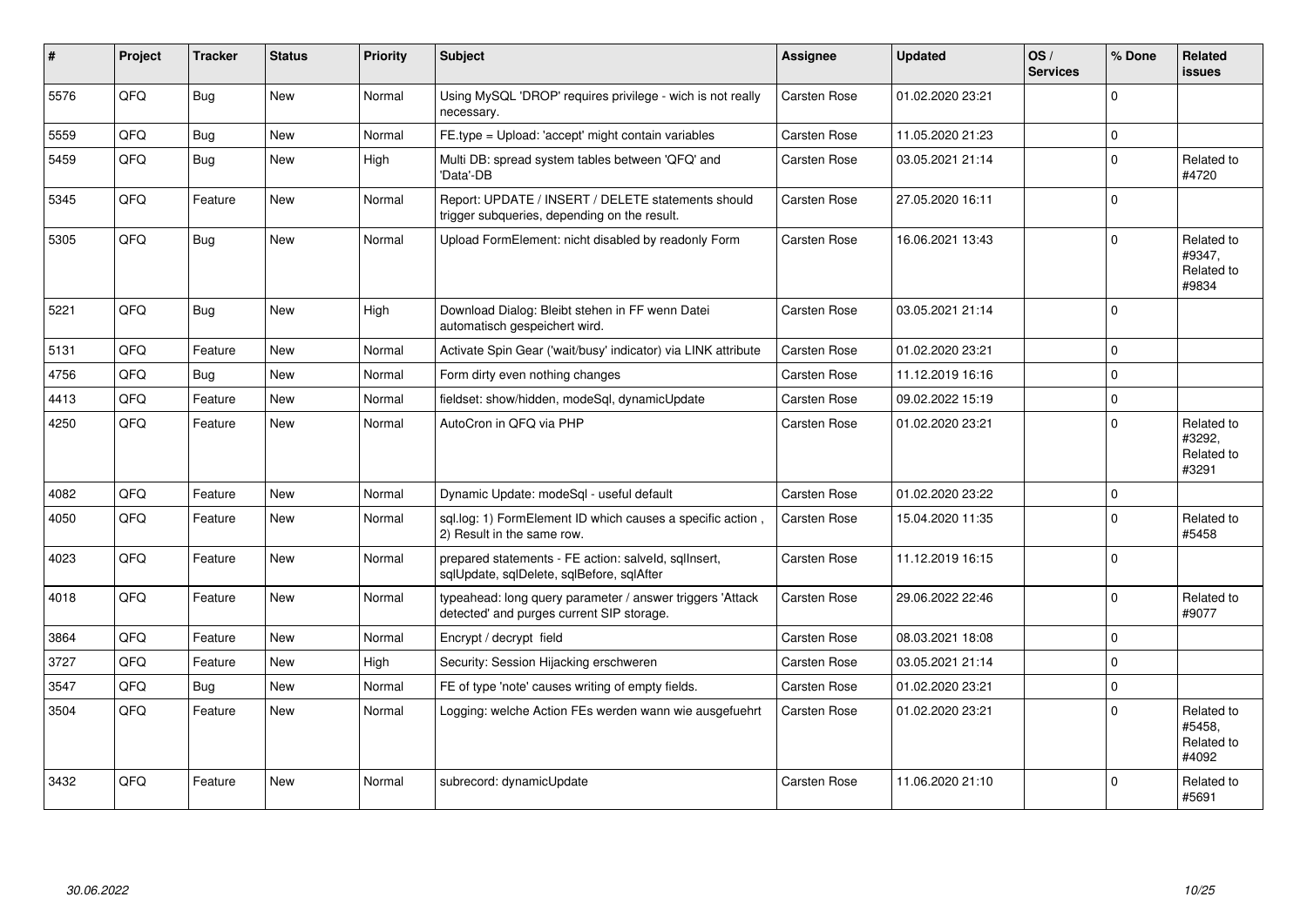| #     | Project | <b>Tracker</b> | <b>Status</b> | <b>Priority</b> | <b>Subject</b>                                                           | <b>Assignee</b>     | <b>Updated</b>   | OS/<br><b>Services</b> | % Done      | Related<br><b>issues</b>                                              |
|-------|---------|----------------|---------------|-----------------|--------------------------------------------------------------------------|---------------------|------------------|------------------------|-------------|-----------------------------------------------------------------------|
| 2361  | QFQ     | Feature        | New           | Normal          | Logging wer/wann/wo welches Formular aufgerufen hat                      | <b>Carsten Rose</b> | 11.12.2019 16:15 |                        | 0           | Related to<br>#4432,<br>Related to<br>#7480                           |
| 13647 | QFQ     | Bug            | <b>New</b>    | Normal          | Autofocus funktioniert nicht auf Chrome                                  | Benjamin Baer       | 19.03.2022 17:44 |                        | $\Omega$    |                                                                       |
| 13528 | QFQ     | <b>Bug</b>     | New           | Normal          | qfq.io > releases: es wird kein neues Release angelegt                   | Benjamin Baer       | 19.03.2022 17:46 |                        | 0           |                                                                       |
| 12556 | QFQ     | Feature        | New           | Normal          | Pills Title: colored = static or dynamic on allrequiredgiven             | Benjamin Baer       | 19.03.2022 17:49 |                        | 0           |                                                                       |
| 12490 | QFQ     | Feature        | New           | Normal          | Loading Plugins in QFQ - see what tinymce does. (lazy<br>loading)        | Benjamin Baer       | 08.06.2022 10:37 |                        | 0           | Related to<br>#12611,<br>Related to<br>#10013,<br>Related to<br>#7732 |
| 12476 | QFQ     | Feature        | New           | Normal          | clearMe: a) should trigger 'dirty', b) sticky on textarea resize         | Benjamin Baer       | 04.01.2022 08:40 |                        | $\mathbf 0$ | Related to<br>#9528                                                   |
| 11237 | QFQ     | Bug            | New           | High            | Radiobutton / parameter.buttonClass= btn-default - kein<br>dirty Trigger | Benjamin Baer       | 03.05.2021 21:12 |                        | $\mathbf 0$ | Related to<br>#10766                                                  |
| 11057 | QFQ     | <b>Bug</b>     | <b>New</b>    | High            | Checkboxes ohne span.checkmark im Report werden<br>ausgeblendet          | Benjamin Baer       | 03.05.2021 21:12 |                        | 0           | Related to<br>#11039                                                  |
| 14185 | QFQ     | Feature        | <b>New</b>    | Normal          | External/Autocron.php - better suitable directory                        | Support: System     | 28.05.2022 11:03 |                        | $\mathbf 0$ |                                                                       |
| 12156 | QFQ     | Feature        | <b>New</b>    | Normal          | Form: Optional disable 'leave page'                                      |                     | 03.05.2021 20:45 |                        | 0           |                                                                       |
| 12135 | QFQ     | Feature        | New           | Normal          | Subrecord: Notiz                                                         |                     | 24.04.2021 16:58 |                        | 0           |                                                                       |
| 12039 | QFQ     | Feature        | New           | Normal          | Missing htmlSpecialChar() in pre processing on form submit               |                     | 18.02.2021 00:09 |                        | 0           | Related to<br>#14320                                                  |
| 12038 | QFQ     | Feature        | New           | Normal          | a) STORE_VAR: filenameOnlyStripUniq, b) SP:<br>QSTRIPUNIQ()              |                     | 17.02.2021 23:55 |                        | $\Omega$    |                                                                       |
| 11850 | QFQ     | Feature        | New           | Urgent          | Wizard Form: basierend auf einer Tabelle eine Form<br>anlegen.           |                     | 03.05.2021 21:12 |                        | $\mathbf 0$ | Blocked by<br>#8082                                                   |
| 11716 | QFQ     | Feature        | <b>New</b>    | Normal          | Form an beliebiger Stelle im Report anzeigen                             |                     | 09.12.2020 09:47 |                        | $\Omega$    |                                                                       |
| 11715 | QFQ     | Bug            | New           | Normal          | acceptZeroAsRequired and requiredOffButMark do not<br>coincide           |                     | 08.12.2020 12:13 |                        | 0           |                                                                       |
| 11535 | QFQ     | Feature        | New           | Normal          | Ability to create SQL columns in frontend QFQ forms                      |                     | 17.11.2020 12:11 |                        | 0           |                                                                       |
| 11534 | QFQ     | Feature        | New           | Normal          | Report: Action on selected rows - Table batchprocessing<br>feature       |                     | 18.11.2020 08:15 |                        | 0           |                                                                       |
| 11522 | QFQ     | Bug            | New           | Normal          | Aus/Einblenden von Reitern                                               |                     | 13.11.2020 14:58 |                        | $\pmb{0}$   |                                                                       |
| 11195 | QFQ     | Bug            | New           | Low             | Dynamic Update: Note not updated if new text is empty<br>(v20.4)         |                     | 25.09.2020 11:14 |                        | $\mathbf 0$ |                                                                       |
| 10890 | QFQ     | <b>Bug</b>     | New           | Normal          | AutoCron hangs                                                           |                     | 20.07.2020 13:56 |                        | $\pmb{0}$   |                                                                       |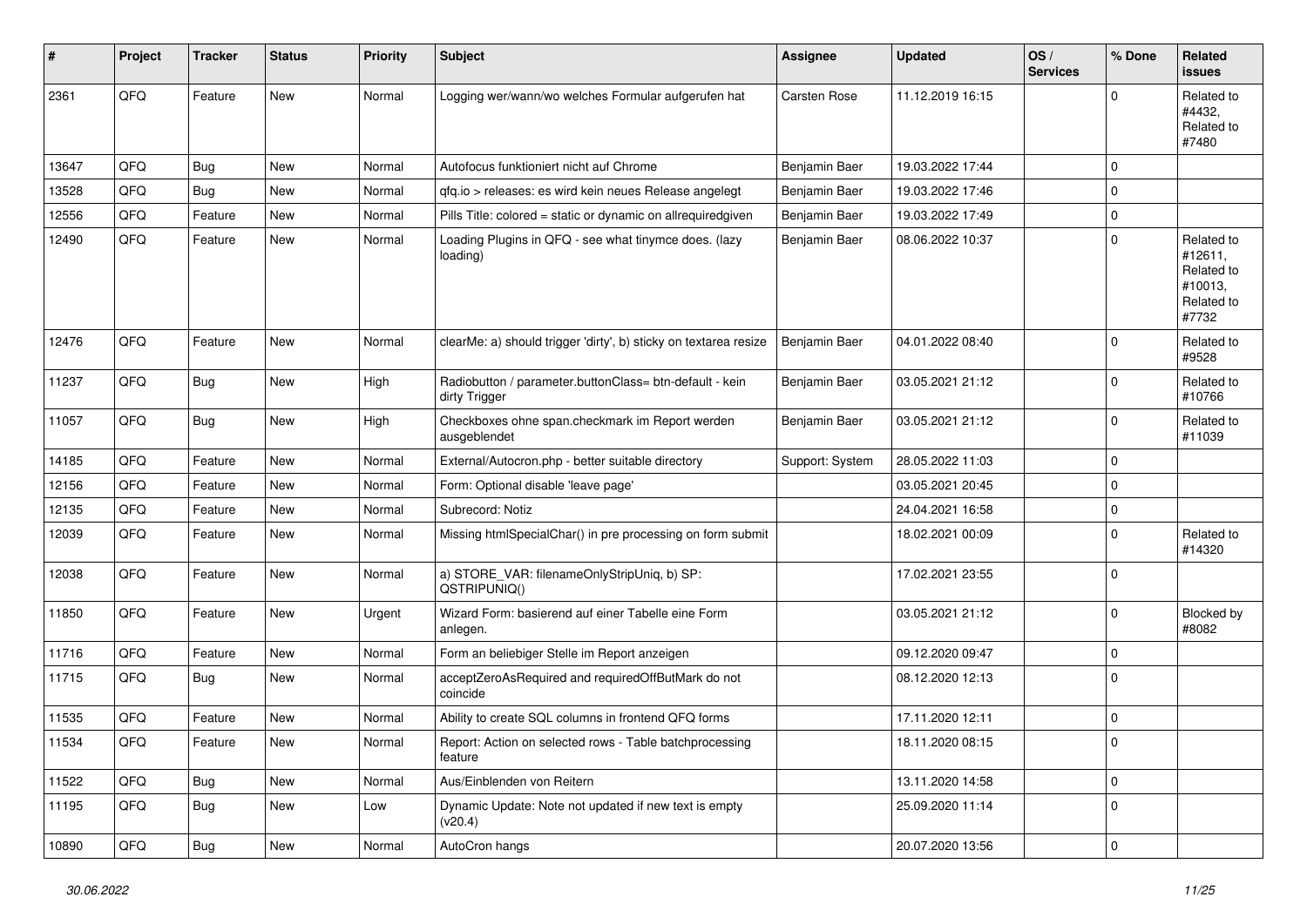| #     | Project        | <b>Tracker</b> | <b>Status</b> | <b>Priority</b> | <b>Subject</b>                                                             | Assignee            | <b>Updated</b>   | OS/<br><b>Services</b> | % Done      | Related<br>issues                                                      |
|-------|----------------|----------------|---------------|-----------------|----------------------------------------------------------------------------|---------------------|------------------|------------------------|-------------|------------------------------------------------------------------------|
| 10874 | QFQ            | Feature        | New           | Normal          | Erstellen eines Foreign Keys in der Tabelle "FormElement"                  |                     | 13.07.2020 10:11 |                        | $\mathbf 0$ |                                                                        |
| 10766 | QFQ            | <b>Bug</b>     | New           | High            | Radiobutton / parameter.buttonClass=btn-default: dynamic<br>update         |                     | 03.05.2021 21:12 |                        | $\mathbf 0$ | Related to<br>#11237                                                   |
| 10763 | QFQ            | Feature        | New           | Normal          | form accessed and submitted despite logout?                                |                     | 16.06.2020 11:43 |                        | $\mathbf 0$ |                                                                        |
| 10759 | QFQ            | <b>Bug</b>     | New           | Normal          | emptyMeansNull - Feld falsch aktualisiert                                  |                     | 12.11.2020 23:45 |                        | $\mathbf 0$ |                                                                        |
| 10384 | QFQ            | Feature        | New           | Normal          | Parameter Exchange QFQ Instances                                           |                     | 07.05.2020 09:38 |                        | $\pmb{0}$   |                                                                        |
| 10345 | QFQ            | Feature        | New           | Normal          | Templates - Patterns QFQ Style                                             |                     | 03.05.2021 21:01 |                        | $\mathbf 0$ | Related to<br>#10713                                                   |
| 10324 | QFQ            | <b>Bug</b>     | New           | Normal          | Excel Export mit Template funktioniert nur, wenn Template<br>vor uid kommt |                     | 30.03.2020 11:20 |                        | $\mathbf 0$ | Related to<br>#10257                                                   |
| 10114 | QFQ            | Feature        | New           | High            | Symbol (Link): 'G:' (Glyphicon) replaced by 'i:' (icon)                    |                     | 07.12.2021 17:19 |                        | $\mathbf 0$ | Related to<br>#3797,<br>Related to<br>#4194                            |
| 9855  | QFQ            | Bug            | New           | Normal          | <b>Required Check</b>                                                      |                     | 01.02.2020 15:56 |                        | $\mathbf 0$ |                                                                        |
| 9853  | QFQ            | Feature        | New           | Normal          | Check das SQL / QFQ / Mail Logfile geschrieben wird                        |                     | 09.01.2020 11:15 |                        | $\mathbf 0$ |                                                                        |
| 13943 | QFQ            | Bug            | Priorize      | Normal          | unable to find formgroup                                                   | Enis Nuredini       | 28.05.2022 11:03 |                        | $\mathbf 0$ |                                                                        |
| 13900 | QFQ            | Feature        | Priorize      | Normal          | Selenium: Check das Cookie/PDF funktioniert                                | Enis Nuredini       | 25.03.2022 12:45 |                        | $\mathbf 0$ |                                                                        |
| 10569 | QFQ            | Feature        | Priorize      | Normal          | link_blank more safe                                                       | Enis Nuredini       | 25.03.2022 12:44 |                        | $\mathbf 0$ |                                                                        |
| 14371 | QFQ            | Feature        | Priorize      | Normal          | LDAP via REPORT                                                            | Carsten Rose        | 19.06.2022 16:37 |                        | $\mathbf 0$ |                                                                        |
| 14290 | QFQ            | Feature        | Priorize      | Normal          | FormEditor: Show Table Definition                                          | Carsten Rose        | 19.06.2022 16:37 |                        | $\pmb{0}$   |                                                                        |
| 14283 | QFQ            | <b>Bug</b>     | Priorize      | Normal          | HEIC / HEIF convert doesn't trigger                                        | Carsten Rose        | 19.06.2022 16:37 |                        | $\mathbf 0$ |                                                                        |
| 12504 | QFQ            | Feature        | Priorize      | Normal          | sql.log: report fe.id                                                      | <b>Carsten Rose</b> | 05.05.2021 22:09 |                        | $\mathbf 0$ |                                                                        |
| 12503 | QFQ            | Feature        | Priorize      | Normal          | Detect dangerous UPDATE statement with missing WHERE                       | Carsten Rose        | 05.05.2021 22:09 |                        | $\mathbf 0$ |                                                                        |
| 12452 | QFQ            | Feature        | Priorize      | Normal          | BaseURL: alsways with '/' at the end                                       | Carsten Rose        | 19.06.2022 13:45 |                        | $\mathbf 0$ | Related to<br>#10782                                                   |
| 12325 | QFQ            | Bug            | Priorize      | Normal          | MultiDB form.dbIndex not working for report syntax                         | Carsten Rose        | 07.09.2021 13:37 |                        | $\mathbf 0$ | Related to<br>#12145,<br>Related to<br>#12314                          |
| 11320 | $\mathsf{QFQ}$ | Feature        | Priorize      | Normal          | Typo3 Version 10 support                                                   | Carsten Rose        | 05.05.2021 22:09 |                        | $\mathbf 0$ |                                                                        |
| 10015 | QFQ            | Feature        | Priorize      | Normal          | Monospace in Textarea                                                      | Carsten Rose        | 03.02.2020 13:40 |                        | $\mathbf 0$ |                                                                        |
| 10012 | QFQ            | Feature        | Priorize      | Normal          | redirectAllMailTo: {{beEmail:T}}                                           | Carsten Rose        | 08.05.2021 09:54 |                        | $\mathbf 0$ | Related to<br>#12412,<br>Related to<br>#12413,<br>Related to<br>#10011 |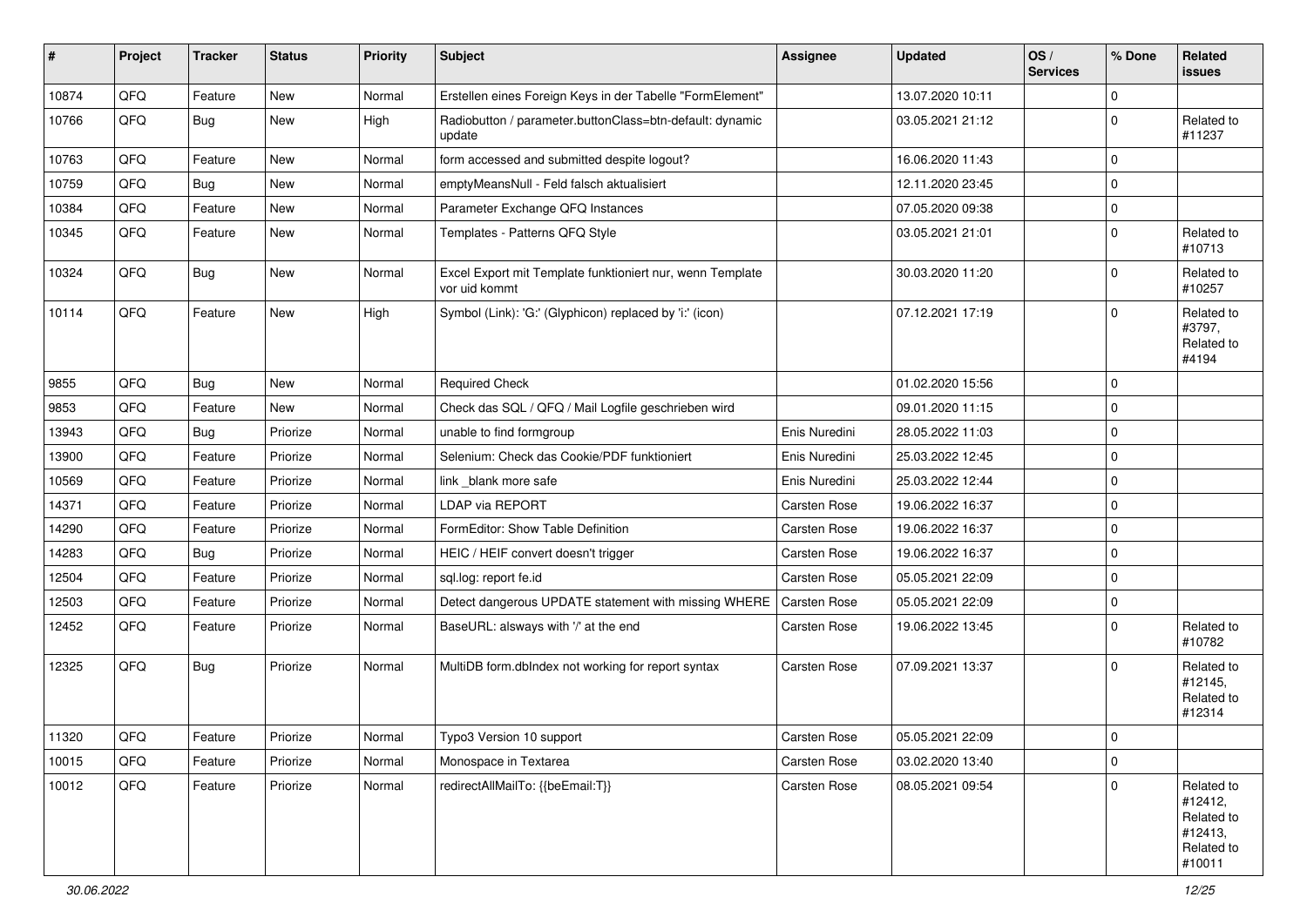| ∦     | <b>Project</b> | <b>Tracker</b> | <b>Status</b> | <b>Priority</b> | <b>Subject</b>                                                                                           | <b>Assignee</b>     | <b>Updated</b>   | OS/<br><b>Services</b> | % Done      | Related<br>issues                                                       |
|-------|----------------|----------------|---------------|-----------------|----------------------------------------------------------------------------------------------------------|---------------------|------------------|------------------------|-------------|-------------------------------------------------------------------------|
| 10011 | QFQ            | Feature        | Priorize      | Normal          | Offer new STORE TYPO3 Variable 'beUser', 'beEmail'                                                       | Carsten Rose        | 08.05.2021 09:51 |                        | $\Omega$    | Related to<br>#10012,<br>Related to<br>#12511                           |
| 10005 | QFQ            | Feature        | Priorize      | Normal          | Report / special column name:  AS _calendar                                                              | <b>Carsten Rose</b> | 03.06.2020 17:28 |                        | $\Omega$    |                                                                         |
| 9975  | QFQ            | Bug            | Priorize      | Normal          | Dropdown Menu: 'r:3' broken                                                                              | Carsten Rose        | 01.02.2020 10:13 |                        | $\mathbf 0$ |                                                                         |
| 9968  | QFQ            | Feature        | Priorize      | Normal          | Tooltip in Links for Developer                                                                           | Carsten Rose        | 01.02.2020 23:17 |                        | $\pmb{0}$   |                                                                         |
| 9958  | QFQ            | <b>Bug</b>     | Priorize      | Normal          | Broken subrecord query: no error message                                                                 | Carsten Rose        | 05.02.2021 15:15 |                        | $\pmb{0}$   |                                                                         |
| 9947  | QFQ            | <b>Bug</b>     | Priorize      | Normal          | Unwanted error message if missing 'typeAheadSqlPrefetch'                                                 | Carsten Rose        | 01.02.2020 10:13 |                        | $\mathbf 0$ |                                                                         |
| 9928  | QFQ            | Feature        | Priorize      | Normal          | SpecialColumnName: a) Deprecated: ' AS "_+tag "', b)<br>New: ' AS "_ <tag1><tag2>"</tag2></tag1>         | Carsten Rose        | 01.02.2020 23:17 |                        | $\mathbf 0$ | Related to<br>#9929                                                     |
| 9900  | QFQ            | Feature        | Priorize      | Normal          | Generic API Call: tt-content record >> JSON                                                              | Carsten Rose        | 01.02.2020 10:13 |                        | $\mathbf 0$ |                                                                         |
| 9862  | QFQ            | <b>Bug</b>     | Priorize      | Normal          | Failed writing to sql mail qfq.log should throw an exception                                             | Carsten Rose        | 01.02.2020 10:13 |                        | $\mathbf 0$ |                                                                         |
| 9834  | QFQ            | Bug            | Priorize      | Normal          | Input elements with tag 'disabled' are missing on<br>form-submit: server option 'processReadOnly' broken | Carsten Rose        | 07.12.2021 16:43 |                        | $\mathbf 0$ | Related to<br>#9691,<br>Related to<br>#5305, Has<br>duplicate<br>#12331 |
| 9668  | QFQ            | Feature        | Priorize      | Normal          | Form.mode: rename 'hidden' to 'hide'                                                                     | Carsten Rose        | 05.05.2021 22:14 |                        | $\mathbf 0$ | Related to<br>#6437                                                     |
| 9534  | QFQ            | <b>Bug</b>     | Priorize      | Urgent          | FE.type=upload: 'Unknown Mode: ID"                                                                       | Carsten Rose        | 03.05.2021 21:14 |                        | $\mathbf 0$ | Related to<br>#9532                                                     |
| 9394  | QFQ            | Feature        | Priorize      | Normal          | REST: allow for non numerical ids in get requests                                                        | Carsten Rose        | 05.05.2021 22:10 |                        | 0           |                                                                         |
| 9346  | QFQ            | Feature        | Priorize      | Normal          | beforeSave: check if an upload is given                                                                  | Carsten Rose        | 11.06.2021 21:18 |                        | $\pmb{0}$   |                                                                         |
| 9173  | QFQ            | Bug            | Priorize      | Urgent          | Stale Record Lock: Firefox                                                                               | Carsten Rose        | 03.05.2021 21:14 |                        | $\Omega$    | Related to<br>#9789                                                     |
| 9121  | QFQ            | <b>Bug</b>     | Priorize      | High            | sip links have r and __dbIndexData set                                                                   | Carsten Rose        | 12.06.2021 10:41 |                        | 0           |                                                                         |
| 8963  | QFQ            | Feature        | Priorize      | Normal          | Setting values in a store: flexible way                                                                  | Carsten Rose        | 05.05.2021 22:10 |                        | $\mathbf 0$ | Related to<br>#8975                                                     |
| 8585  | QFQ            | Feature        | Priorize      | Normal          | Enhance Error message for 'unknown form'                                                                 | Carsten Rose        | 01.02.2020 10:13 |                        | $\pmb{0}$   |                                                                         |
| 8584  | QFQ            | Feature        | Priorize      | Normal          | FE 'Action' - never assign to Container (except Template<br>Group)                                       | <b>Carsten Rose</b> | 01.02.2020 10:13 |                        | $\mathbf 0$ |                                                                         |
| 8277  | QFQ            | Feature        | Priorize      | Normal          | fe.parameter.default=                                                                                    | Carsten Rose        | 01.02.2020 23:17 |                        | $\mathbf 0$ | Related to<br>#8113                                                     |
| 8204  | QFQ            | Feature        | Priorize      | High            | Position 'required mark'                                                                                 | <b>Carsten Rose</b> | 16.06.2021 13:44 |                        | $\mathbf 0$ |                                                                         |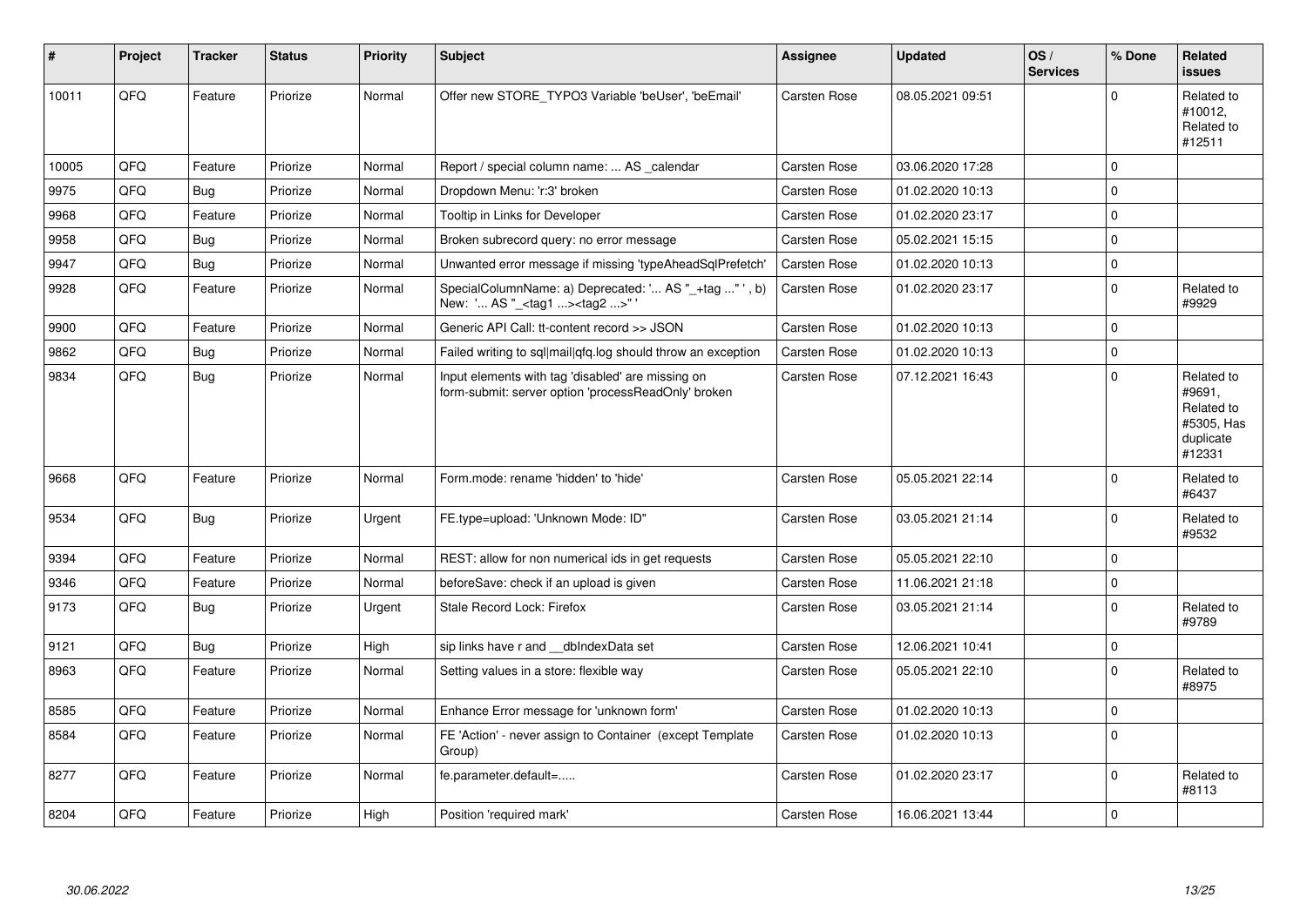| #     | Project | <b>Tracker</b> | <b>Status</b> | <b>Priority</b> | <b>Subject</b>                                                                                      | <b>Assignee</b>     | <b>Updated</b>   | OS/<br><b>Services</b> | % Done              | Related<br>issues                               |
|-------|---------|----------------|---------------|-----------------|-----------------------------------------------------------------------------------------------------|---------------------|------------------|------------------------|---------------------|-------------------------------------------------|
| 8082  | QFQ     | Feature        | Priorize      | High            | Contact form without saving record                                                                  | Carsten Rose        | 07.12.2021 15:20 |                        | $\Omega$            | Related to<br>#8587,<br><b>Blocks</b><br>#11850 |
| 8044  | QFQ     | Feature        | Priorize      | Normal          | Transaction: a) Form, b) Report                                                                     | Carsten Rose        | 05.05.2021 22:14 |                        | $\mathbf 0$         | Related to<br>#8043                             |
| 8037  | QFQ     | <b>Bug</b>     | Priorize      | Normal          | FE.type=upload (advanced mode): {{slaveId:V}} missing<br>during dynamic update                      | Carsten Rose        | 01.02.2020 10:13 |                        | $\mathbf 0$         |                                                 |
| 8034  | QFQ     | Feature        | Priorize      | Normal          | FormElement 'data': 22.22.2222 should not be accepted                                               | <b>Carsten Rose</b> | 01.02.2020 10:13 |                        | $\mathbf 0$         |                                                 |
| 7656  | QFQ     | <b>Bug</b>     | Priorize      | Normal          | FE with required, 'pattern' and 'extraButtonLock': always<br>complain about missing value           | Carsten Rose        | 01.02.2020 10:13 |                        | $\Omega$            |                                                 |
| 7630  | QFQ     | Feature        | Priorize      | Normal          | detailed error message for simple upload                                                            | Carsten Rose        | 01.02.2020 10:13 |                        | $\mathbf 0$         |                                                 |
| 7616  | QFQ     | Bug            | Priorize      | Normal          | Selectlist with Enum & Dynamic Update                                                               | Carsten Rose        | 01.02.2020 10:13 |                        | $\mathbf 0$         |                                                 |
| 7522  | QFQ     | Feature        | Priorize      | Normal          | Inserting default index.html to folder (Avoid Apache<br>Indexing)                                   | Carsten Rose        | 01.02.2020 10:13 |                        | $\mathbf 0$         |                                                 |
| 7290  | QFQ     | Feature        | Priorize      | Normal          | FormEditor: title as textarea if LEN(title)>60                                                      | Carsten Rose        | 01.02.2020 10:13 |                        | 0                   | Blocked by<br>#7682                             |
| 7217  | QFQ     | Feature        | Priorize      | Normal          | Download: notice User if `_sip=?` is missing                                                        | <b>Carsten Rose</b> | 01.02.2020 10:13 |                        | 0                   |                                                 |
| 6998  | QFQ     | Feature        | Priorize      | Normal          | Form: with debug=on show column information as tooltip of<br>column label                           | Carsten Rose        | 01.02.2020 10:13 |                        | $\mathbf 0$         |                                                 |
| 6574  | QFQ     | Bug            | Priorize      | Normal          | qfq.log: Fehlermeldung wurde angezeigt, aber nicht geloggt                                          | Carsten Rose        | 01.02.2020 10:13 |                        | $\pmb{0}$           |                                                 |
| 6116  | QFQ     | <b>Bug</b>     | Priorize      | High            | value of checkbox not saved                                                                         | Carsten Rose        | 07.12.2021 17:19 |                        | $\mathbf 0$         |                                                 |
| 5942  | QFQ     | Feature        | Priorize      | Normal          | 'L' and 'type': append to links, generate via '_link' by using<br>'u:' .                            | <b>Carsten Rose</b> | 01.02.2020 10:13 |                        | $\Omega$            |                                                 |
| 3867  | QFQ     | Feature        | Priorize      | Normal          | Readonly Formular: Template Groups add/delete<br>ausbeldnen                                         | Carsten Rose        | 05.05.2021 22:12 |                        | $\mathbf 0$         |                                                 |
| 3782  | QFQ     | <b>Bug</b>     | Priorize      | Normal          | Bei fehlerhafter Eingabe (z.B. Datum) sollte das erwartete<br>Format angezeigt werden               | Carsten Rose        | 01.02.2020 10:13 |                        | $\mathbf 0$         |                                                 |
| 2665  | QFQ     | <b>Bug</b>     | Priorize      | Normal          | Dynamic Update funktioniert nicht, wenn beim<br>entsprechenden FormElement eine size angegeben ist. | Benjamin Baer       | 03.01.2022 08:12 |                        | 30                  |                                                 |
| 10003 | QFQ     | Feature        | Priorize      | Normal          | fieldset: stronger visualize group                                                                  | Benjamin Baer       | 12.02.2020 08:13 |                        | $\mathbf 0$         |                                                 |
| 9135  | QFQ     | Feature        | Priorize      | Normal          | Progress Bar generic / replace old hourglass download<br>popup                                      | Benjamin Baer       | 03.01.2022 07:43 |                        | $\mathbf 0$         |                                                 |
| 7965  | QFQ     | Feature        | Priorize      | Normal          | Input type 'text' with visual format - currency                                                     | Benjamin Baer       | 03.01.2022 07:45 |                        | $\mathsf{O}\xspace$ |                                                 |
| 7730  | QFQ     | Feature        | Priorize      | Normal          | SELECT Box: title in between                                                                        | Benjamin Baer       | 01.02.2020 23:22 |                        | $\pmb{0}$           |                                                 |
| 6870  | QFQ     | Feature        | Priorize      | Normal          | Click on '_link' triggers an API call                                                               | Benjamin Baer       | 03.01.2022 08:25 |                        | $\pmb{0}$           |                                                 |
| 6801  | QFQ     | Feature        | Priorize      | Normal          | Fabric: Maximize / FullIscreen                                                                      | Benjamin Baer       | 21.03.2022 09:56 |                        | $\pmb{0}$           |                                                 |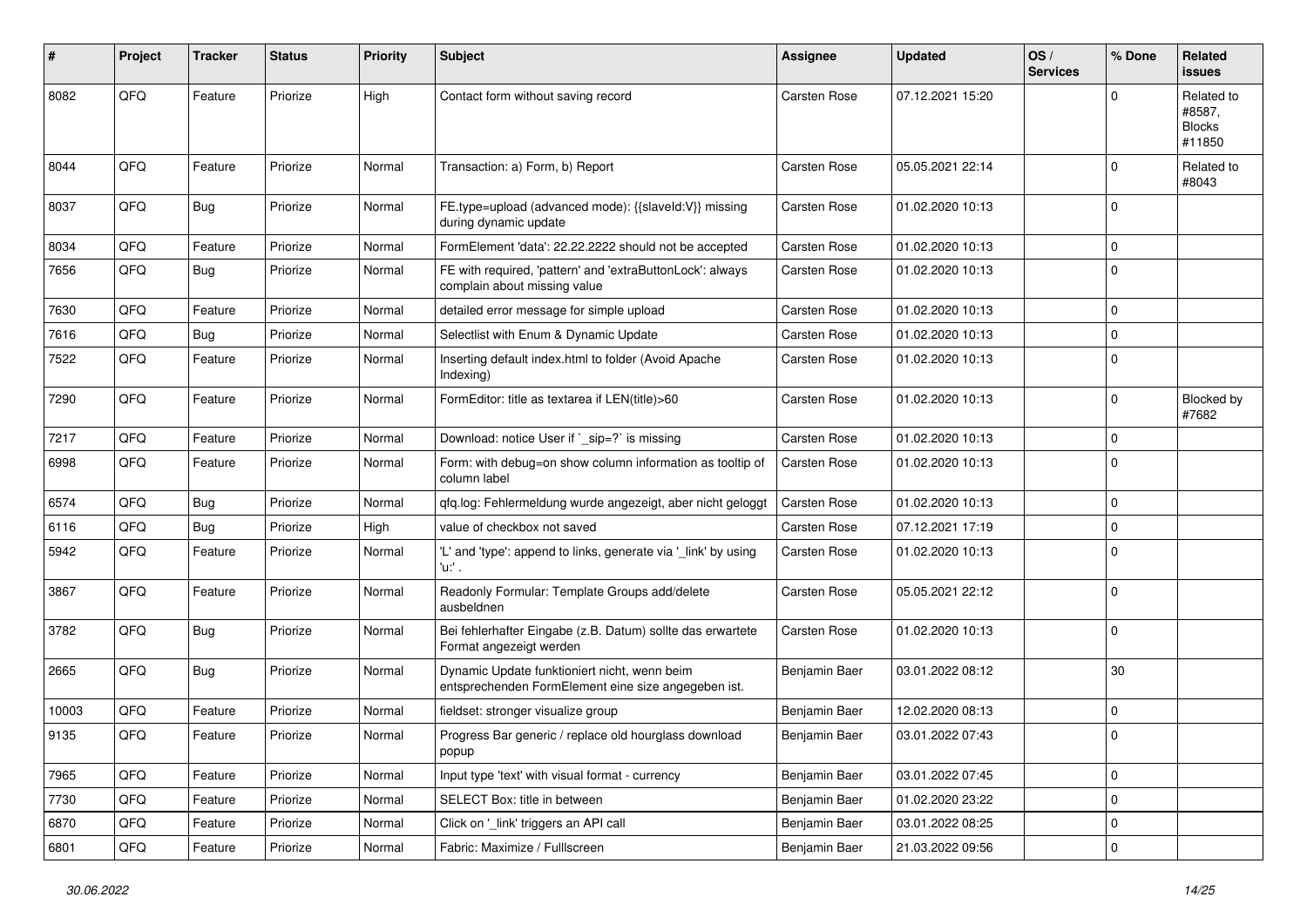| $\vert$ # | Project | <b>Tracker</b> | <b>Status</b> | <b>Priority</b> | <b>Subject</b>                                                                          | Assignee       | <b>Updated</b>   | OS/<br><b>Services</b> | % Done      | Related<br>issues                                                                                                                                                     |
|-----------|---------|----------------|---------------|-----------------|-----------------------------------------------------------------------------------------|----------------|------------------|------------------------|-------------|-----------------------------------------------------------------------------------------------------------------------------------------------------------------------|
| 6566      | QFQ     | Bug            | Priorize      | Normal          | Link Function 'delete': provided parameter missing on page<br>reload                    | Benjamin Baer  | 03.01.2022 08:08 |                        | $\mathbf 0$ |                                                                                                                                                                       |
| 6224      | QFQ     | Feature        | Priorize      | Normal          | Dynamic update: fade in/out fields                                                      | Benjamin Baer  | 21.03.2022 09:50 |                        | $\mathbf 0$ |                                                                                                                                                                       |
| 6140      | QFQ     | <b>Bug</b>     | Priorize      | Normal          | QFQ DnD Sort: Locked fields                                                             | Benjamin Baer  | 21.03.2022 09:56 |                        | $\pmb{0}$   |                                                                                                                                                                       |
| 5562      | QFQ     | Feature        | Priorize      | Normal          | Drag'n'Drop fuer Uploads                                                                | Benjamin Baer  | 21.03.2022 09:52 |                        | $\pmb{0}$   | Related to<br>#9706                                                                                                                                                   |
| 5366      | QFQ     | Feature        | Priorize      | Normal          | Saving with keyboard shortcuts                                                          | Benjamin Baer  | 21.03.2022 09:47 |                        | $\pmb{0}$   |                                                                                                                                                                       |
| 4457      | QFQ     | Bug            | Priorize      | Normal          | typeahead: pressing return to select an item, saves the form<br>and closes the form.    | Benjamin Baer  | 03.01.2022 08:01 |                        | $\pmb{0}$   | Related to<br>#4398                                                                                                                                                   |
| 14320     | QFQ     | Feature        | ToDo          | Normal          | Allow specific HTML Tags and Attributes: general, TinyMCE                               | Enis Nuredini  | 17.06.2022 10:44 |                        | $\pmb{0}$   | Related to<br>#12664,<br>Related to<br>#12039,<br>Related to<br>#11702,<br>Related to<br>#7239,<br>Related to<br>#3708,<br>Related to<br>#3646,<br>Related to<br>#880 |
| 14303     | QFQ     | <b>Bug</b>     | ToDo          | Normal          | datetime broken with picker                                                             | Enis Nuredini  | 17.06.2022 09:02 |                        | $\mathbf 0$ | Related to<br>#12630                                                                                                                                                  |
| 13899     | QFQ     | <b>Bug</b>     | ToDo          | Normal          | Selenium: zum laufen bringen                                                            | Enis Nuredini  | 25.03.2022 10:24 |                        | $\pmb{0}$   |                                                                                                                                                                       |
| 12262     | QFQ     | Feature        | ToDo          | Normal          | Form buttons on top: more customable                                                    | Enis Nuredini  | 17.06.2022 10:44 |                        | $\pmb{0}$   | Related to<br>#13945, Has<br>duplicate<br>#4046, Has<br>duplicate<br>#10080                                                                                           |
| 12463     | QFQ     | <b>Bug</b>     | ToDo          | High            | QFQ Function: 'function' and 'sql' on same level - output of<br>sal is shown two times. | Carsten Rose   | 15.12.2021 16:31 |                        | $\pmb{0}$   |                                                                                                                                                                       |
| 12395     | QFQ     | <b>Bug</b>     | ToDo          | High            | QFQ Function: Result two times shown                                                    | Carsten Rose   | 18.02.2022 08:59 |                        | $\pmb{0}$   |                                                                                                                                                                       |
| 7602      | QFQ     | Feature        | ToDo          | High            | Multi Select: with checkboxes                                                           | Benjamin Baer  | 22.03.2022 09:07 |                        | $\pmb{0}$   |                                                                                                                                                                       |
| 12508     | QFQ     | <b>Bug</b>     | In Progress   | High            | qfq Form: sendMail                                                                      | Karin Niffeler | 19.03.2022 17:48 |                        | $\pmb{0}$   |                                                                                                                                                                       |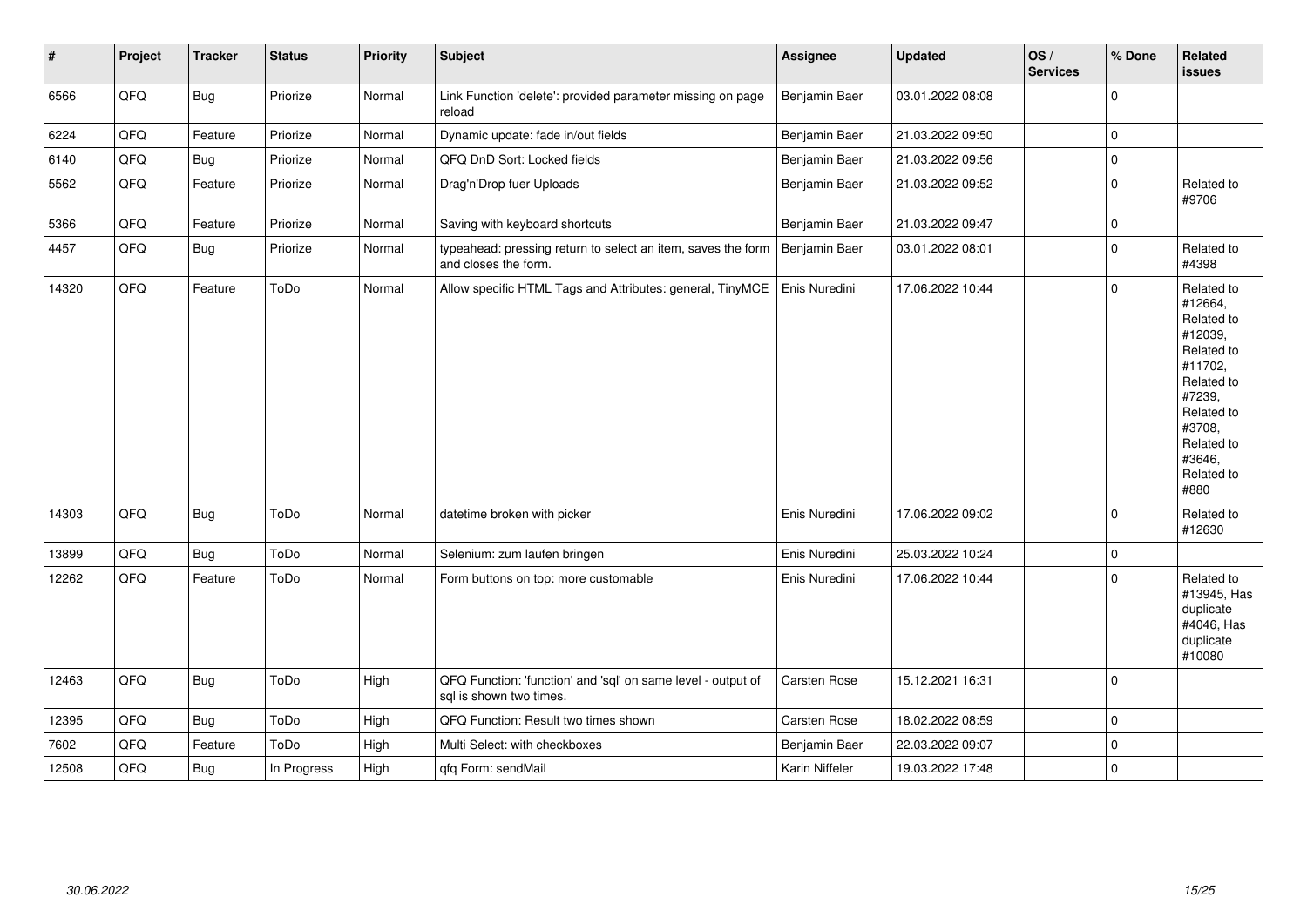| #     | Project | <b>Tracker</b> | <b>Status</b> | <b>Priority</b> | <b>Subject</b>                                   | <b>Assignee</b> | <b>Updated</b>   | OS/<br><b>Services</b> | % Done      | Related<br><b>issues</b>                                                                                                       |
|-------|---------|----------------|---------------|-----------------|--------------------------------------------------|-----------------|------------------|------------------------|-------------|--------------------------------------------------------------------------------------------------------------------------------|
| 12630 | QFQ     | Feature        | In Progress   | Normal          | Input: date[time]: min / max values              | Enis Nuredini   | 20.06.2022 18:31 |                        | $\mathbf 0$ | Related to<br>#10096,<br>Related to<br>#14302,<br>Related to<br>#14303                                                         |
| 9789  | QFQ     | <b>Bug</b>     | In Progress   | High            | Record Lock: release to early on 'leave page'    | Carsten Rose    | 10.01.2022 09:25 |                        | 100         | Related to<br>#10081,<br>Related to<br>#9173.<br>Related to<br>#8702                                                           |
| 13330 | QFQ     | Feature        | In Progress   | Normal          | Multi Form: Upload                               | Carsten Rose    | 07.11.2021 12:40 |                        | 50          | Related to<br>#9706                                                                                                            |
| 12440 | QFQ     | Feature        | In Progress   | Normal          | Typo3 V10 upgrade (durchfuehren und testen)      | Carsten Rose    | 21.03.2022 09:53 |                        | 50          | Related to<br>#12357,<br>Related to<br>#12067,<br>Related to<br>#10661                                                         |
| 9691  | QFQ     | <b>Bug</b>     | In Progress   | Normal          | Checkbox: dynamic update > readonly              | Carsten Rose    | 01.02.2020 23:22 |                        | 50          | Related to<br>#9834                                                                                                            |
| 9517  | QFQ     | Feature        | In Progress   | High            | Input multiple tags with typeahead               | Carsten Rose    | 03.05.2021 21:14 |                        | 40          | Related to<br>#10150                                                                                                           |
| 10793 | QFQ     | Feature        | In Progress   | Normal          | <b>Update NPM Packages</b>                       | Carsten Rose    | 07.09.2021 13:25 |                        | 30          |                                                                                                                                |
| 14323 | QFQ     | <b>Bug</b>     | In Progress   | Normal          | Report: render=both single - no impact           | Carsten Rose    | 19.06.2022 18:31 |                        | $\mathbf 0$ |                                                                                                                                |
| 14175 | QFQ     | <b>Bug</b>     | In Progress   | Normal          | Opening a form with no QFQ Session cookie fails  | Carsten Rose    | 03.06.2022 10:40 |                        | $\mathbf 0$ |                                                                                                                                |
| 12439 | QFQ     | Feature        | In Progress   | Normal          | TinyMCE Paste from Word & Character Count/Limit  | Carsten Rose    | 05.05.2021 22:15 |                        | $\mathbf 0$ |                                                                                                                                |
| 11980 | QFQ     | Feature        | In Progress   | Normal          | protected verzeichnis MUSS geschützt werden      | Carsten Rose    | 07.09.2021 13:30 |                        | $\pmb{0}$   |                                                                                                                                |
| 11517 | QFQ     | <b>Bug</b>     | In Progress   | Normal          | extraButtonInfo Broken for multiple FormElements | Carsten Rose    | 12.05.2022 13:12 |                        | $\Omega$    | Related to<br>#7890,<br>Related to<br>#3811, Has<br>duplicate<br>#10905, Has<br>duplicate<br>#10553, Has<br>duplicate<br>#6779 |
| 11076 | QFQ     | Feature        | In Progress   | Normal          | SELECT  AS _websocket                            | Carsten Rose    | 30.08.2020 17:49 |                        | $\mathbf 0$ |                                                                                                                                |
| 10661 | QFQ     | <b>Bug</b>     | In Progress   | Normal          | Typo3 Warnungen                                  | Carsten Rose    | 07.09.2021 13:23 |                        | $\mathbf 0$ | Related to<br>#12440                                                                                                           |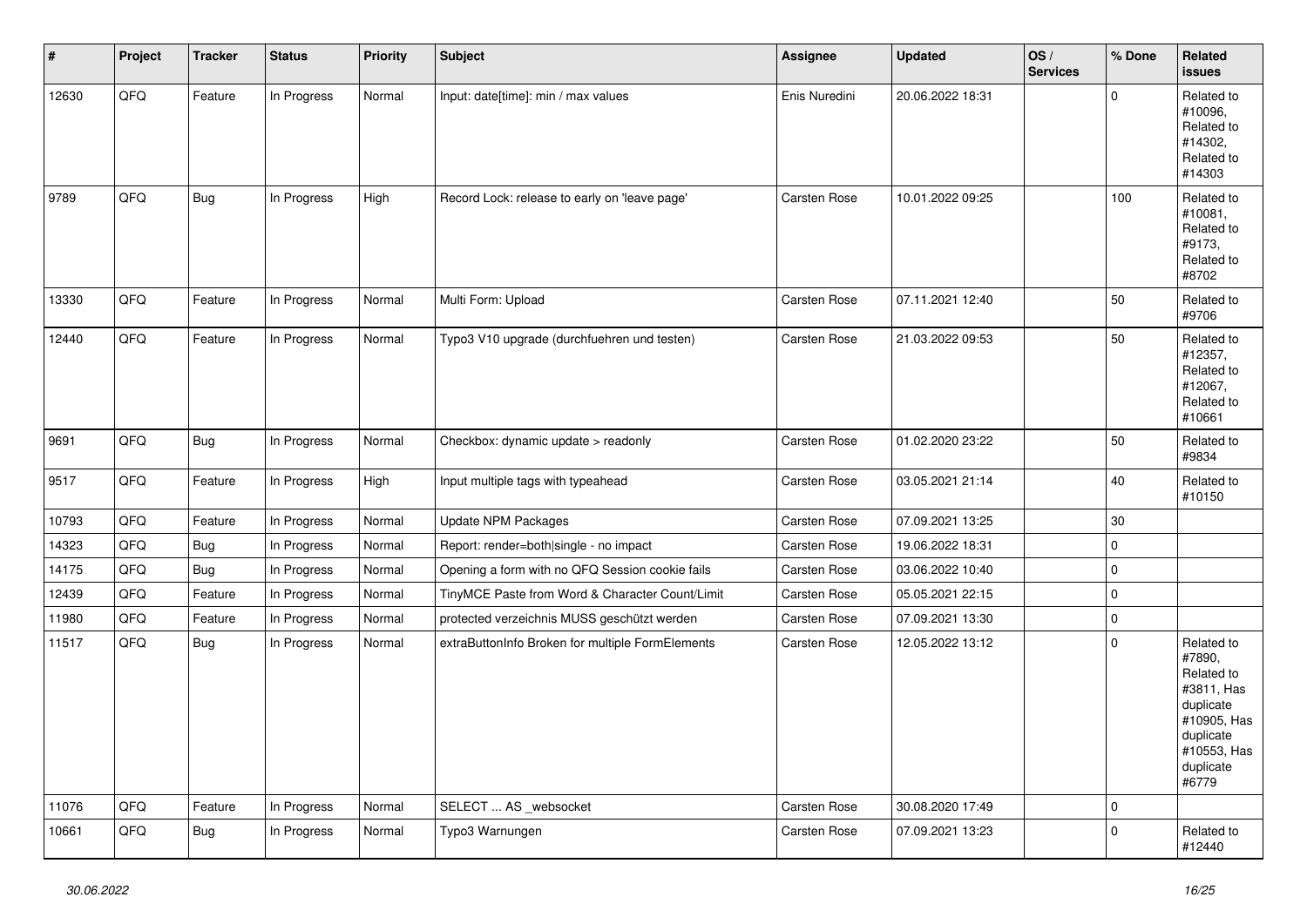| #     | Project | <b>Tracker</b> | <b>Status</b>              | <b>Priority</b> | <b>Subject</b>                                                                       | <b>Assignee</b>     | <b>Updated</b>   | OS/<br><b>Services</b> | % Done      | Related<br>issues                           |
|-------|---------|----------------|----------------------------|-----------------|--------------------------------------------------------------------------------------|---------------------|------------------|------------------------|-------------|---------------------------------------------|
| 10443 | QFQ     | Feature        | In Progress                | Normal          | Konzept_api / _live                                                                  | <b>Carsten Rose</b> | 07.05.2020 09:39 |                        | 0           |                                             |
| 6250  | QFQ     | Feature        | In Progress                | Normal          | Enhance layout: a) Subrecord, b) Subrecord-Title                                     | Carsten Rose        | 01.02.2020 23:22 |                        | $\mathbf 0$ | Related to<br>#5391                         |
| 5695  | QFQ     | Feature        | In Progress                | Normal          | Multiform                                                                            | Carsten Rose        | 02.01.2021 18:38 |                        | 0           |                                             |
| 4194  | QFQ     | Feature        | In Progress                | Normal          | Bootstrap 4 ist jetzt offiziel                                                       |                     | 03.05.2021 20:47 |                        | $\mathbf 0$ | Related to<br>#10114                        |
| 13566 | QFQ     | Feature        | Ready to sync<br>(develop) | Normal          | Delete config-example.qfq.php file                                                   | Carsten Rose        | 23.12.2021 09:25 |                        | $\mathbf 0$ |                                             |
| 8316  | QFQ     | <b>Bug</b>     | Feedback                   | Normal          | Documentation/Behaviour for Nested Queries and<br>Record-Store confusing             | Nicola Chiapolini   | 20.11.2019 09:14 |                        | $\mathbf 0$ |                                             |
| 10124 | QFQ     | Feature        | Feedback                   | Normal          | qfq AAI-Login                                                                        | Karin Niffeler      | 07.05.2020 09:36 |                        | 0           |                                             |
| 13572 | QFQ     | Feature        | Feedback                   | Normal          | Form Load: misleading error message on trying to load non<br>existent primary record | Enis Nuredini       | 16.05.2022 23:16 |                        | 100         |                                             |
| 13767 | QFQ     | <b>Bug</b>     | Feedback                   | Normal          | date/time-picker: required shows up/down button orange                               | Enis Nuredini       | 16.05.2022 23:16 |                        | $\pmb{0}$   |                                             |
| 11630 | QFQ     | Bug            | Feedback                   | High            | Bitte check ob CALL() in 20.11.0 noch so funktioniert wie in<br>20.4.1               | Enis Nuredini       | 28.05.2022 13:45 |                        | $\mathbf 0$ | Related to<br>#11325                        |
| 10782 | QFQ     | Feature        | Feedback                   | Normal          | Tiny MCE: Image Upload                                                               | Enis Nuredini       | 16.05.2022 23:16 |                        | $\mathbf 0$ | Related to<br>#12452                        |
| 9052  | QFQ     | Feature        | Feedback                   | High            | Report: CodeMirror with SQL Syntax Highlight in FE                                   | Enis Nuredini       | 08.06.2022 10:25 |                        | 0           |                                             |
| 11347 | QFQ     | Bug            | Feedback                   | Normal          | If Bedingungen funktionieren nicht korrekt                                           | Christoph Fuchs     | 21.03.2021 20:37 |                        | 0           |                                             |
| 12584 | QFQ     | Feature        | Feedback                   | Normal          | T3 v10 migration script: replace alias-patterns (v11)                                | Carsten Rose        | 28.05.2022 11:12 |                        | 100         |                                             |
| 12546 | QFQ     | <b>Bug</b>     | Feedback                   | Normal          | Branch 'Development' - Unit Tests mit dirty workaround<br>angepasst                  | Carsten Rose        | 19.03.2022 17:48 |                        | $\mathbf 0$ |                                             |
| 5894  | QFQ     | Feature        | Feedback                   | Normal          | Typeahead in Report: show/hide rows dynamically                                      | <b>Carsten Rose</b> | 18.02.2022 08:50 |                        | $\mathbf 0$ | Related to<br>#5893,<br>Related to<br>#5885 |
| 9898  | QFQ     | <b>Bug</b>     | Feedback                   | Normal          | Formular trotz Timeout gespeichert                                                   | Benjamin Baer       | 01.02.2020 15:56 |                        | $\mathbf 0$ |                                             |
| 9548  | QFQ     | Feature        | Feedback                   | High            | FormElement: Pattern mismatch - optional report only on<br>focus lost                | Benjamin Baer       | 03.05.2021 21:14 |                        | $\mathbf 0$ |                                             |
| 9535  | QFQ     | <b>Bug</b>     | Feedback                   | Normal          | Report:  AS '_vertical' - column to wide - vertical >> rot45,<br>rot <sub>90</sub>   | Benjamin Baer       | 01.02.2020 15:56 |                        | $\mathbf 0$ |                                             |
| 13608 | QFQ     | Feature        | Some day<br>maybe          | Normal          | Automatic Browser Language Redirect                                                  | Enis Nuredini       | 17.06.2022 08:35 |                        | $\mathbf 0$ |                                             |
| 3613  | QFQ     | <b>Bug</b>     | Some day<br>maybe          | Normal          | note /note unchecked -> note div (col-md) wird weiterhin<br>gerendert                | Elias Villiger      | 01.02.2020 23:19 |                        | 100         |                                             |
| 3402  | QFQ     | Feature        | Some day<br>maybe          | Normal          | Syntax Highlighting via CodeMirror                                                   | Carsten Rose        | 11.12.2019 16:02 |                        | 100         | Related to<br>#3207                         |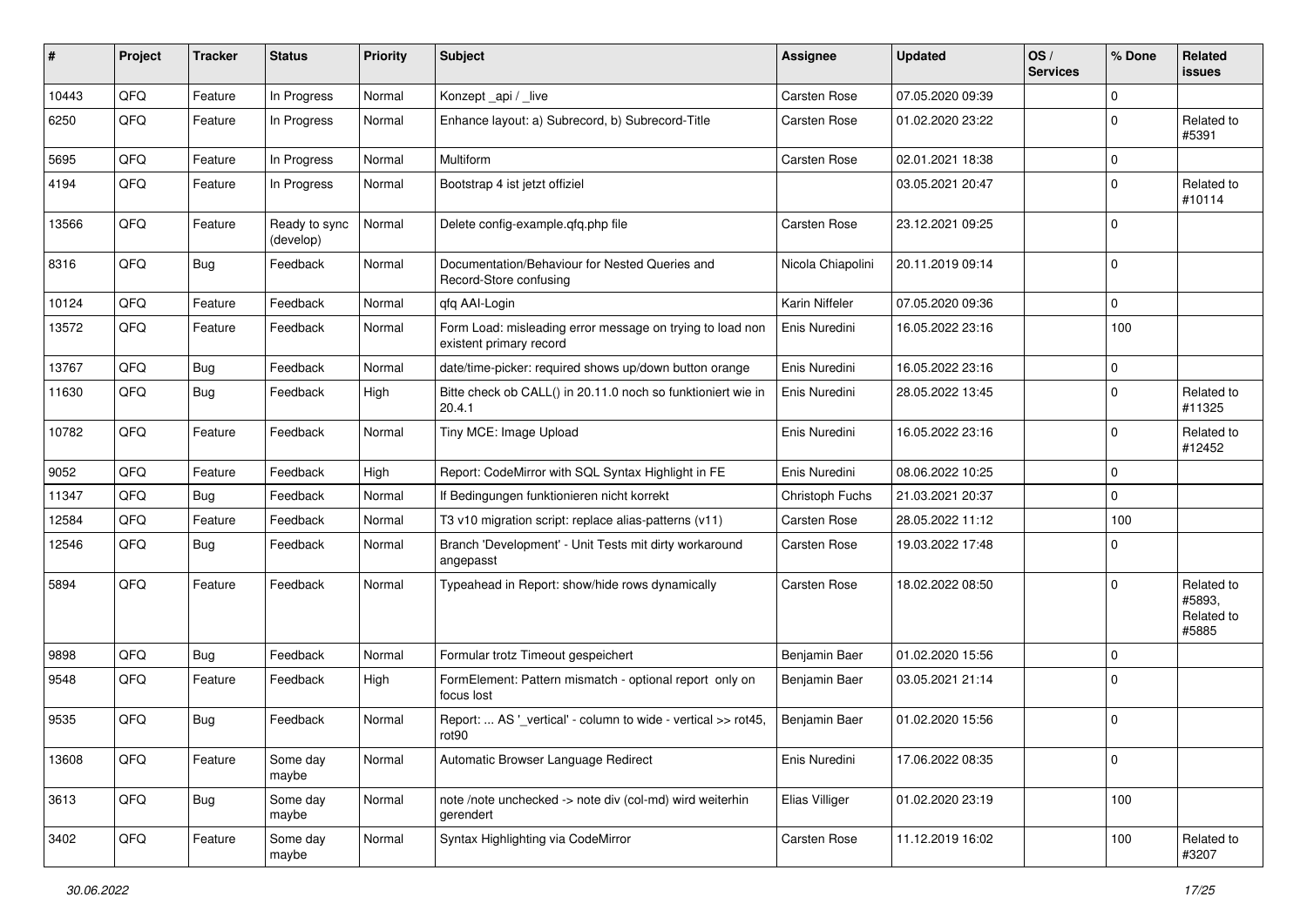| #     | Project | <b>Tracker</b> | <b>Status</b>     | <b>Priority</b> | <b>Subject</b>                                                          | Assignee            | <b>Updated</b>   | OS/<br><b>Services</b> | % Done      | Related<br>issues                                                     |
|-------|---------|----------------|-------------------|-----------------|-------------------------------------------------------------------------|---------------------|------------------|------------------------|-------------|-----------------------------------------------------------------------|
| 12611 | QFQ     | Feature        | Some day<br>maybe | Normal          | Refactoring: Bootstrap with Lazy Loading                                | Carsten Rose        | 08.06.2022 10:37 |                        | $\Omega$    | Related to<br>#12490,<br>Related to<br>#10013,<br>Related to<br>#7732 |
| 12337 | QFQ     | Feature        | Some day<br>maybe | Normal          | Database.php: better caching                                            | <b>Carsten Rose</b> | 16.09.2021 15:10 |                        | $\mathbf 0$ |                                                                       |
| 12315 | QFQ     | Feature        | Some day<br>maybe | Normal          | Form History (Diffs) / Backups                                          | Carsten Rose        | 16.09.2021 15:10 |                        | $\mathbf 0$ |                                                                       |
| 11323 | QFQ     | Feature        | Some day<br>maybe | Normal          | Report Frontend Editor Modal + Codemirror                               | Carsten Rose        | 16.09.2021 15:10 |                        | $\mathbf 0$ | Related to<br>#11036                                                  |
| 11322 | QFQ     | Feature        | Some day<br>maybe | Normal          | Form Element JSON - (multiline parameter field)                         | Carsten Rose        | 16.09.2021 15:10 |                        | $\mathbf 0$ |                                                                       |
| 11217 | QFQ     | Feature        | Some day<br>maybe | Normal          | <b>Extend Script Functionality</b>                                      | Carsten Rose        | 16.09.2021 15:10 |                        | $\mathbf 0$ |                                                                       |
| 11036 | QFQ     | Feature        | Some day<br>maybe | Normal          | inline report editor permissions                                        | <b>Carsten Rose</b> | 16.09.2021 15:09 |                        | $\mathbf 0$ | Related to<br>#11323                                                  |
| 10745 | QFQ     | Feature        | Some day<br>maybe | Normal          | <b>Tablesorter Excel Export</b>                                         | Carsten Rose        | 16.09.2021 15:09 |                        | $\mathbf 0$ |                                                                       |
| 10716 | QFQ     | Feature        | Some day<br>maybe | Normal          | Business Logic mit Externen Skripten                                    | <b>Carsten Rose</b> | 16.09.2021 15:10 |                        | $\Omega$    | Related to<br>#10713,<br>Related to<br>#8217                          |
| 10116 | QFQ     | Feature        | Some day<br>maybe | Normal          | TypeAhead: Tag - show inside 'input' element                            | Carsten Rose        | 16.09.2021 15:09 |                        | $\mathbf 0$ |                                                                       |
| 10095 | QFQ     | Feature        | Some day<br>maybe | Normal          | Generic Gitlab Integration into QFQ                                     | Carsten Rose        | 16.09.2021 15:10 |                        | $\mathbf 0$ |                                                                       |
| 10013 | QFQ     | Feature        | Some day<br>maybe | Normal          | FE.typ=editor: CodeMirror                                               | Carsten Rose        | 08.06.2022 10:37 |                        | $\mathbf 0$ | Related to<br>#12611,<br>Related to<br>#12490,<br>Related to<br>#7732 |
| 9704  | QFQ     | Feature        | Some day<br>maybe | Normal          | Thumbnails Generieren beim Splitten von PDF Files                       | <b>Carsten Rose</b> | 11.12.2019 16:01 |                        | $\mathbf 0$ |                                                                       |
| 9669  | QFQ     | <b>Bug</b>     | Some day<br>maybe | Normal          | Checkbox / Template Group: radio/checkbox visible broken<br>after 'add' | Carsten Rose        | 16.06.2021 13:47 |                        | $\mathbf 0$ | Related to<br>#8091                                                   |
| 9579  | QFQ     | Feature        | Some day<br>maybe | Normal          | Multiform with Process Row                                              | Carsten Rose        | 11.12.2019 16:01 |                        | $\mathbf 0$ |                                                                       |
| 9281  | QFQ     | <b>Bug</b>     | Some day<br>maybe | Normal          | Allow STRICT TRANS TABLES                                               | Carsten Rose        | 02.01.2021 18:43 |                        | $\mathbf 0$ |                                                                       |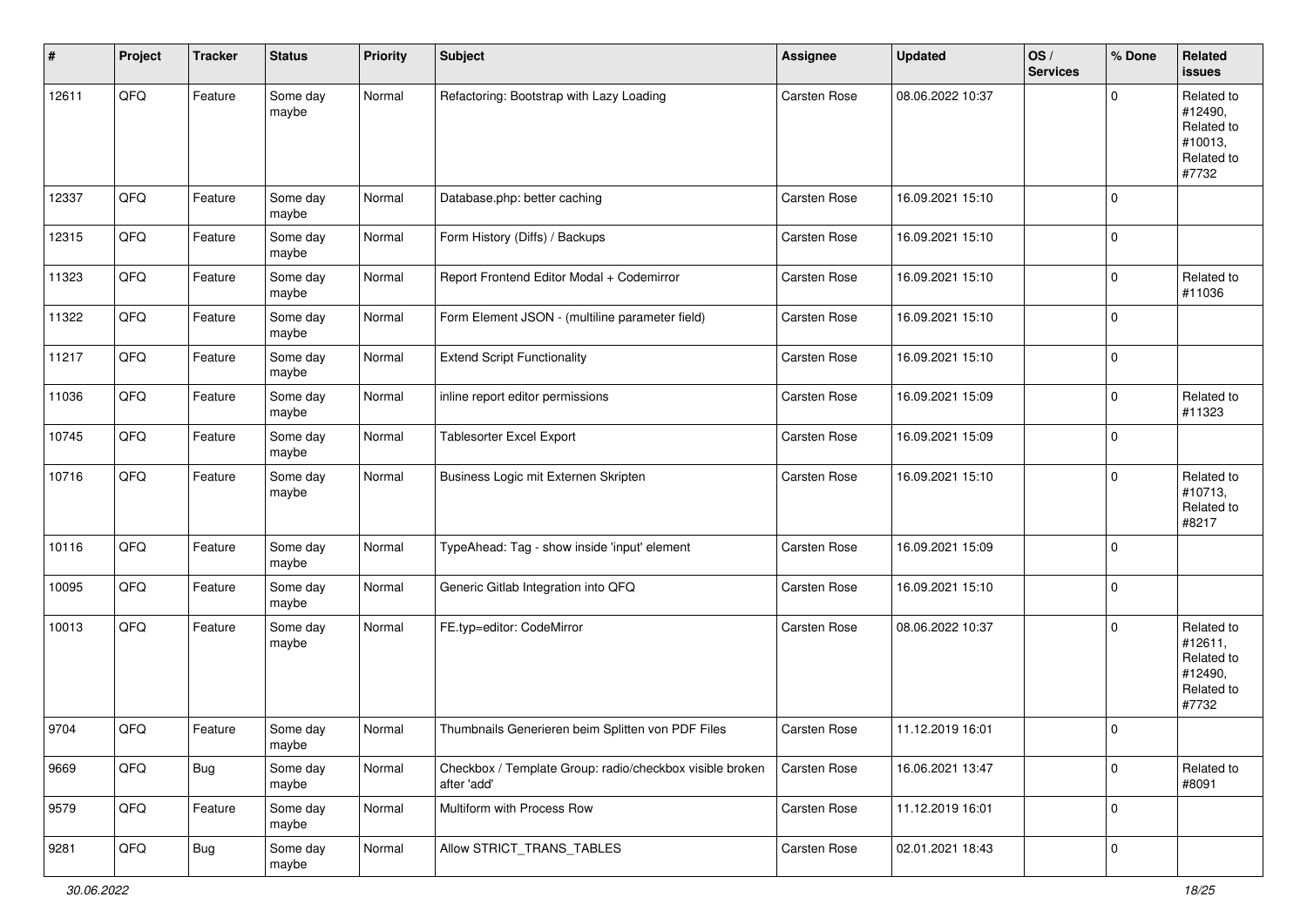| #    | Project | <b>Tracker</b> | <b>Status</b>     | <b>Priority</b> | <b>Subject</b>                                                                                 | <b>Assignee</b>     | <b>Updated</b>   | OS/<br><b>Services</b> | % Done      | Related<br>issues                           |
|------|---------|----------------|-------------------|-----------------|------------------------------------------------------------------------------------------------|---------------------|------------------|------------------------|-------------|---------------------------------------------|
| 8894 | QFQ     | Feature        | Some day<br>maybe | Normal          | Documentation Tags Usable in QFQ Application                                                   | Carsten Rose        | 11.12.2019 16:01 |                        | $\Omega$    |                                             |
| 8892 | QFQ     | Feature        | Some day<br>maybe | Normal          | Display and Edit SQL Comments in Form Editor                                                   | <b>Carsten Rose</b> | 11.12.2019 16:01 |                        | $\mathbf 0$ |                                             |
| 8586 | QFQ     | Feature        | Some day<br>maybe | Normal          | QFQ: Enhance Error message for 'record not found'                                              | Carsten Rose        | 16.09.2021 15:10 |                        | $\Omega$    |                                             |
| 8520 | QFQ     | Feature        | Some day<br>maybe | Normal          | Bring QFQ to Composer                                                                          | <b>Carsten Rose</b> | 16.09.2021 15:10 |                        | $\mathbf 0$ |                                             |
| 8106 | QFQ     | <b>Bug</b>     | Some day<br>maybe | Normal          | Dynamic Update: Feld kann nicht auf empty zurückgesetzt<br>werden                              | <b>Carsten Rose</b> | 11.12.2019 16:01 |                        | $\Omega$    |                                             |
| 8101 | QFQ     | Feature        | Some day<br>maybe | Normal          | Password hash: support further hashing methods                                                 | <b>Carsten Rose</b> | 16.09.2021 15:10 |                        | $\Omega$    |                                             |
| 7456 | QFQ     | <b>Bug</b>     | Some day<br>maybe | Low             | Todos in Code: solve or make ticket                                                            | Carsten Rose        | 16.09.2021 15:10 |                        | $\Omega$    |                                             |
| 7453 | QFQ     | Feature        | Some day<br>maybe | Normal          | import / export forms QFQ                                                                      | Carsten Rose        | 16.09.2021 15:10 |                        | $\Omega$    |                                             |
| 7452 | QFQ     | Feature        | Some day<br>maybe | Normal          | automate deployment new QFQ version                                                            | <b>Carsten Rose</b> | 16.09.2021 15:10 |                        | $\mathbf 0$ |                                             |
| 7336 | QFQ     | Feature        | Some day<br>maybe | Normal          | PDF Upload: disallow PDFs with specific Meta information                                       | Carsten Rose        | 11.12.2019 16:01 |                        | $\Omega$    |                                             |
| 7107 | QFQ     | Feature        | Some day<br>maybe | Normal          | Showcase Registration Tool: Anmeldung / Administration :<br>Liste Anmeldungen / Emaileinaldung | <b>Carsten Rose</b> | 11.12.2019 16:01 |                        | $\mathbf 0$ |                                             |
| 6715 | QFQ     | Feature        | Some day<br>maybe | Normal          | Code-Refactoring: dbArray vereinheitlichen                                                     | <b>Carsten Rose</b> | 11.12.2019 16:02 |                        | $\Omega$    |                                             |
| 5991 | QFQ     | <b>Bug</b>     | Some day<br>maybe | Normal          | URLs with ' ' or long parameter are problematic                                                | <b>Carsten Rose</b> | 01.02.2020 23:19 |                        | $\Omega$    |                                             |
| 5983 | QFQ     | Feature        | Some day<br>maybe | Normal          | Form Submit (save & update): normalize date/-time FE                                           | Carsten Rose        | 01.02.2020 23:19 |                        | $\Omega$    |                                             |
| 5852 | QFQ     | Feature        | Some day<br>maybe | Normal          | Logging: mail.log / sql.log - im FE anzeigen und via AJAX<br>aktualisieren                     | <b>Carsten Rose</b> | 01.02.2020 23:19 |                        | $\Omega$    | Related to<br>#5885                         |
| 5768 | QFQ     | <b>Bug</b>     | Some day<br>maybe | Normal          | '{{pageLanguage:T}}' missing if QFQ is called via api                                          | Carsten Rose        | 01.02.2020 23:19 |                        | $\Omega$    |                                             |
| 5706 | QFQ     | <b>Bug</b>     | Some day<br>maybe | Normal          | upload: fileDestination needs to be sanatized                                                  | <b>Carsten Rose</b> | 01.02.2020 23:19 |                        | $\Omega$    |                                             |
| 5665 | QFQ     | Feature        | Some day<br>maybe | Normal          | Versuch das '{{!' nicht mehr noetig ist.                                                       | Carsten Rose        | 01.02.2020 23:20 |                        | $\Omega$    | Related to<br>#7432,<br>Related to<br>#7434 |
| 5579 | QFQ     | Feature        | Some day<br>maybe | Normal          | Enhance Doc / Presentation: variable type 'link column type'                                   | Carsten Rose        | 01.02.2020 23:19 |                        | $\mathbf 0$ |                                             |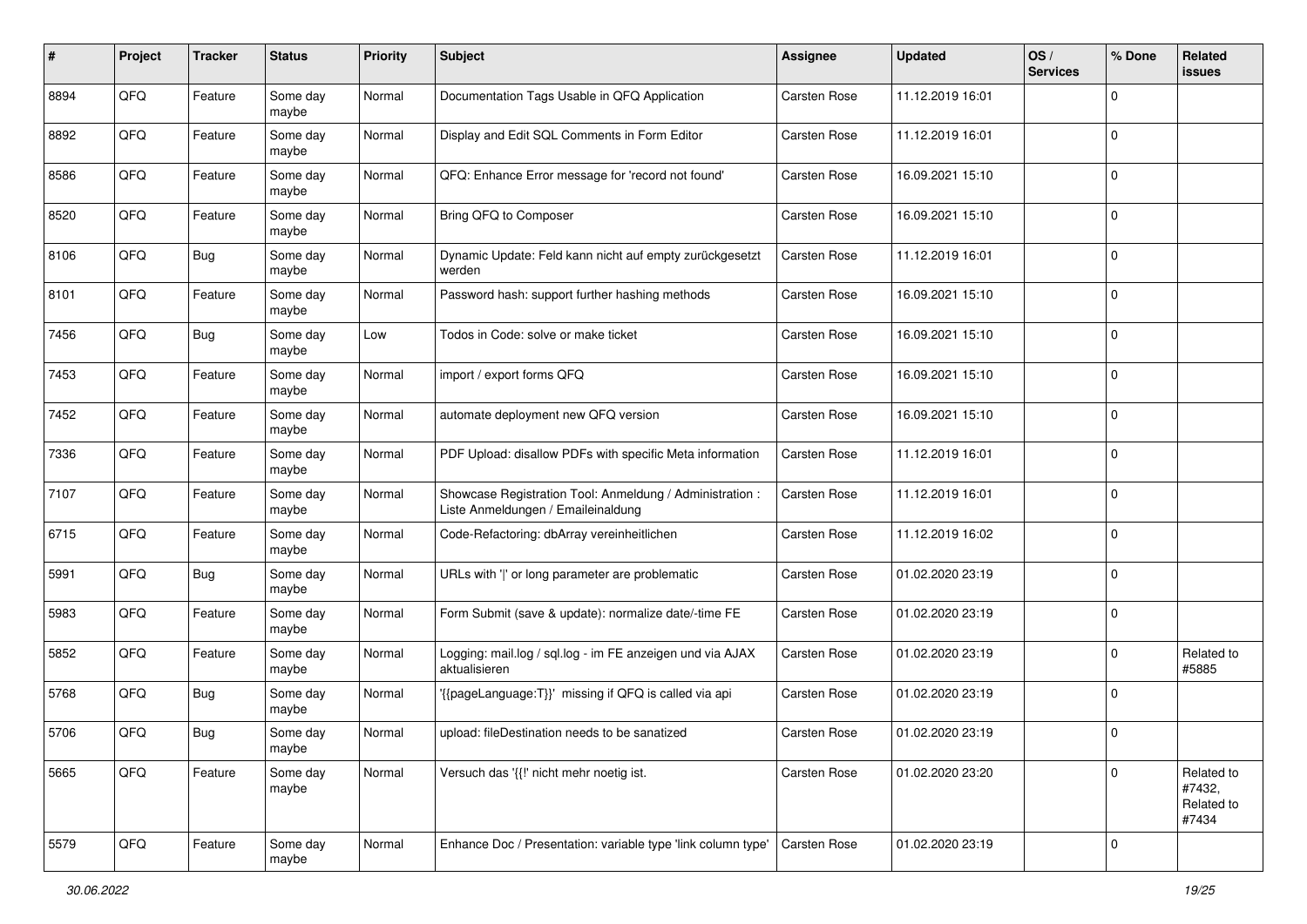| ∦    | Project | <b>Tracker</b> | <b>Status</b>     | <b>Priority</b> | <b>Subject</b>                                                                                                       | <b>Assignee</b>     | <b>Updated</b>   | OS/<br><b>Services</b> | % Done      | Related<br>issues                              |
|------|---------|----------------|-------------------|-----------------|----------------------------------------------------------------------------------------------------------------------|---------------------|------------------|------------------------|-------------|------------------------------------------------|
| 5557 | QFQ     | <b>Bug</b>     | Some day<br>maybe | Normal          | Form load: STORE_RECORD filled, but should be empty                                                                  | Carsten Rose        | 01.02.2020 23:19 |                        | $\Omega$    |                                                |
| 5548 | QFQ     | Feature        | Some day<br>maybe | Normal          | 801 Textfiles/Scriptfiles als Thumbnail                                                                              | <b>Carsten Rose</b> | 07.03.2022 16:26 |                        | $\mathbf 0$ |                                                |
| 5480 | QFQ     | Feature        | Some day<br>maybe | Normal          | QFQ: Dokumentation mit Screenshots versehen                                                                          | <b>Carsten Rose</b> | 01.02.2020 23:20 |                        | $\mathbf 0$ | Related to<br>#9879                            |
| 5428 | QFQ     | Feature        | Some day<br>maybe | Normal          | secure thumbnail: late render on access.                                                                             | Carsten Rose        | 01.02.2020 23:20 |                        | $\Omega$    |                                                |
| 5132 | QFQ     | Feature        | Some day<br>maybe | Normal          | Error Message sendmail missing attachment: more details                                                              | <b>Carsten Rose</b> | 01.02.2020 23:19 |                        | $\Omega$    |                                                |
| 5021 | QFQ     | <b>Bug</b>     | Some day<br>maybe | Normal          | FE.typ=extra - during save displays error 'datum2' already<br>filled in STORE_SIP - the value is stored nevertheless | Carsten Rose        | 01.02.2020 23:19 |                        | $\Omega$    | Related to<br>#3875                            |
| 4956 | QFQ     | Feature        | Some day<br>maybe | Normal          | Sendmail: Benutzerdefinierte Headers                                                                                 | Carsten Rose        | 11.12.2019 16:02 |                        | $\mathbf 0$ |                                                |
| 4872 | QFQ     | Feature        | Some day<br>maybe | Normal          | Fields of Typo3 page available in STORE TYPO3                                                                        | <b>Carsten Rose</b> | 01.02.2020 23:19 |                        | $\mathbf 0$ |                                                |
| 4869 | QFQ     | Feature        | Some day<br>maybe | Normal          | Dynamic Update (show, hide, readonly?, required?) for<br><b>Template Group Elements</b>                              | <b>Carsten Rose</b> | 01.02.2020 23:19 |                        | $\Omega$    | Related to<br>#4865                            |
| 4839 | QFQ     | Feature        | Some day<br>maybe | Normal          | gfg-handle in <head> Abschnitt</head>                                                                                | <b>Carsten Rose</b> | 11.12.2019 16:02 |                        | $\Omega$    |                                                |
| 4771 | QFQ     | <b>Bug</b>     | Some day<br>maybe | Normal          | qfq: select-down-values empty after save (edit-form for<br>program administrators)                                   | <b>Carsten Rose</b> | 01.02.2020 23:20 |                        | $\Omega$    | Related to<br>#4549, Has<br>duplicate<br>#4282 |
| 4757 | QFQ     | Feature        | Some day<br>maybe | Normal          | Test subrecord: download links ok? Links ok?                                                                         | Carsten Rose        | 01.02.2020 23:20 |                        | $\Omega$    |                                                |
| 4659 | QFQ     | <b>Bug</b>     | Some day<br>maybe | Normal          | infoButtonExtra                                                                                                      | <b>Carsten Rose</b> | 01.02.2020 23:20 |                        | $\Omega$    |                                                |
| 4652 | QFQ     | Feature        | Some day<br>maybe | Normal          | UZH CD: Weiterleitung auf benutzerdefinierte 403/404 Seite                                                           | Carsten Rose        | 01.02.2020 23:20 |                        | $\Omega$    |                                                |
| 4651 | QFQ     | <b>Bug</b>     | Some day<br>maybe | Normal          | "Loading document" Modal wird angezeigt bei uzhcd type=2<br>Ansicht                                                  | <b>Carsten Rose</b> | 01.02.2020 23:20 |                        | $\mathbf 0$ |                                                |
| 4650 | QFQ     | Feature        | Some day<br>maybe | Normal          | Convert html to doc/rtf                                                                                              | <b>Carsten Rose</b> | 01.02.2020 23:20 |                        | $\mathbf 0$ | Related to<br>#10704                           |
| 4606 | QFQ     | Feature        | Some day<br>maybe | Normal          | link: qualifier to render bootstrap button                                                                           | <b>Carsten Rose</b> | 01.02.2020 23:19 |                        | $\Omega$    |                                                |
| 4583 | QFQ     | Bug            | Some day<br>maybe | Normal          | Dynamic Update bei TypeAhead Feldern                                                                                 | <b>Carsten Rose</b> | 01.02.2020 23:19 |                        | $\mathbf 0$ |                                                |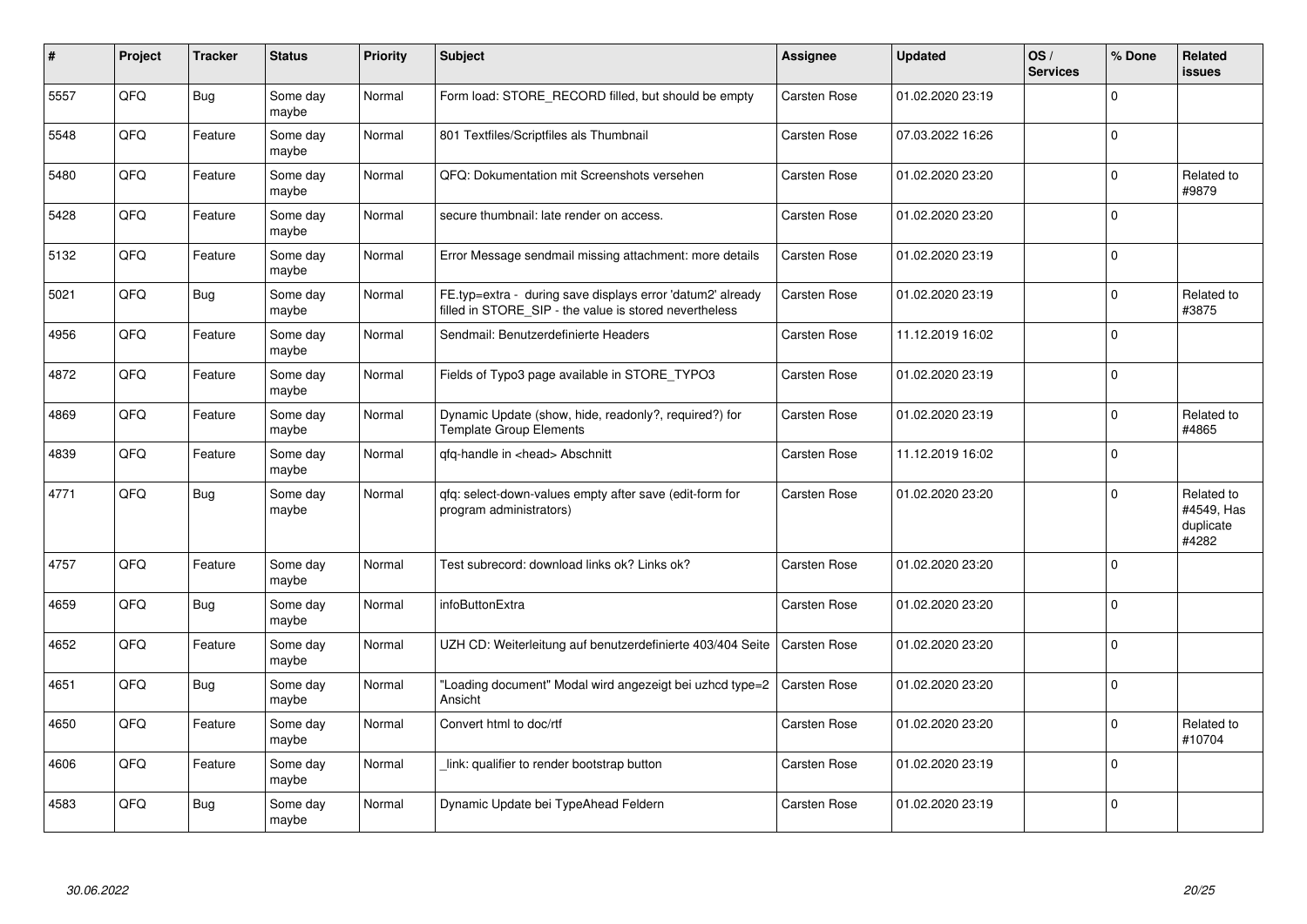| #    | Project | <b>Tracker</b> | <b>Status</b>     | <b>Priority</b> | <b>Subject</b>                                                                                                          | Assignee            | <b>Updated</b>   | OS/<br><b>Services</b> | % Done      | Related<br><b>issues</b>                    |
|------|---------|----------------|-------------------|-----------------|-------------------------------------------------------------------------------------------------------------------------|---------------------|------------------|------------------------|-------------|---------------------------------------------|
| 4549 | QFQ     | <b>Bug</b>     | Some day<br>maybe | Normal          | TemplateGroups: FE.type SELECT loose selected value<br>after save                                                       | <b>Carsten Rose</b> | 01.02.2020 23:20 |                        | $\Omega$    | Related to<br>#4548,<br>Related to<br>#4771 |
| 4528 | QFQ     | <b>Bug</b>     | Some day<br>maybe | Normal          | extraButtonLock mit SQLAhead Bug                                                                                        | <b>Carsten Rose</b> | 01.02.2020 23:19 |                        | $\Omega$    |                                             |
| 4365 | QFQ     | Feature        | Some day<br>maybe | Normal          | Multi Language: new way of config                                                                                       | <b>Carsten Rose</b> | 01.02.2020 23:20 |                        | $\Omega$    |                                             |
| 4349 | QFQ     | Feature        | Some day<br>maybe | Normal          | link download: downloaded external URL to<br>deliver/concatenate - check mimetipe and handle it correctly               | Carsten Rose        | 11.12.2019 16:02 |                        | $\Omega$    |                                             |
| 4343 | QFQ     | Feature        | Some day<br>maybe | Normal          | Link: Classifier to add 'attributes'                                                                                    | Carsten Rose        | 01.02.2020 23:20 |                        | $\Omega$    | Related to<br>#14077                        |
| 4330 | QFQ     | Feature        | Some day<br>maybe | Normal          | Error Message: report missing {{ / }} in sqlUpdate, sqlInsert,<br>sqlDelete, sqlAfter, sqlBefore in FE action elements. | Carsten Rose        | 01.02.2020 23:20 |                        | $\Omega$    |                                             |
| 4328 | QFQ     | Bug            | Some day<br>maybe | Normal          | Error Message: Show FE name/number on problems in FE                                                                    | Carsten Rose        | 01.02.2020 23:20 |                        | $\Omega$    |                                             |
| 4293 | QFQ     | Bug            | Some day<br>maybe | Normal          | Download broken if token 'd:' is missing - but no error<br>message                                                      | Carsten Rose        | 11.12.2019 16:03 |                        | $\Omega$    | Related to<br>#7514                         |
| 4279 | QFQ     | <b>Bug</b>     | Some day<br>maybe | High            | config.linkVars lost                                                                                                    | <b>Carsten Rose</b> | 03.05.2021 21:14 |                        | $\Omega$    |                                             |
| 4259 | QFQ     | Feature        | Some day<br>maybe | Normal          | Instant trigger a cron job                                                                                              | Carsten Rose        | 11.12.2019 16:03 |                        | $\Omega$    |                                             |
| 4258 | QFQ     | Feature        | Some day<br>maybe | High            | <b>System Defaults: Forms</b>                                                                                           | Carsten Rose        | 03.05.2021 21:14 |                        | $\Omega$    |                                             |
| 4197 | QFQ     | Feature        | Some day<br>maybe | Normal          | Unit Test fuer JSON Stream von QuickFormQuery.php ><br>doForm()                                                         | Carsten Rose        | 11.12.2019 16:03 |                        | $\mathbf 0$ |                                             |
| 4092 | QFQ     | <b>Bug</b>     | Some day<br>maybe | Normal          | 1) Logging verbessern wann welches FE warum<br>ausgefuehrt wird, 2) Documentation: Best Practice Template<br>Group      | Carsten Rose        | 01.02.2020 23:19 |                        | $\Omega$    | Related to<br>#3504                         |
| 4026 | QFQ     | Feature        | Some day<br>maybe | Normal          | sqlLog.sql: log number of FE.id                                                                                         | <b>Carsten Rose</b> | 11.12.2019 16:03 |                        | $\Omega$    | Related to<br>#5458                         |
| 4008 | QFQ     | <b>Bug</b>     | Some day<br>maybe | Normal          | FormElemen.type=sendmail: wrong 'TO' if 'real<br>name <rea@mail.to>' is used</rea@mail.to>                              | <b>Carsten Rose</b> | 11.12.2019 16:03 |                        | $\Omega$    |                                             |
| 3991 | QFQ     | Feature        | Some day<br>maybe | Normal          | report: Columnname '_skipWrap' skips 'fbeg', 'fend'                                                                     | Carsten Rose        | 11.12.2019 16:03 |                        | $\Omega$    |                                             |
| 3990 | QFQ     | Feature        | Some day<br>maybe | High            | custom class definition: add space automatically                                                                        | Carsten Rose        | 03.05.2021 21:14 |                        | $\Omega$    |                                             |
| 3967 | QFQ     | Feature        | Some day<br>maybe | High            | Report: Checkbox, Radio, Dropdown, Input welches ohne<br>Submit funktioniert - 'Inline-Form'                            | Carsten Rose        | 03.05.2021 21:14 |                        | $\Omega$    |                                             |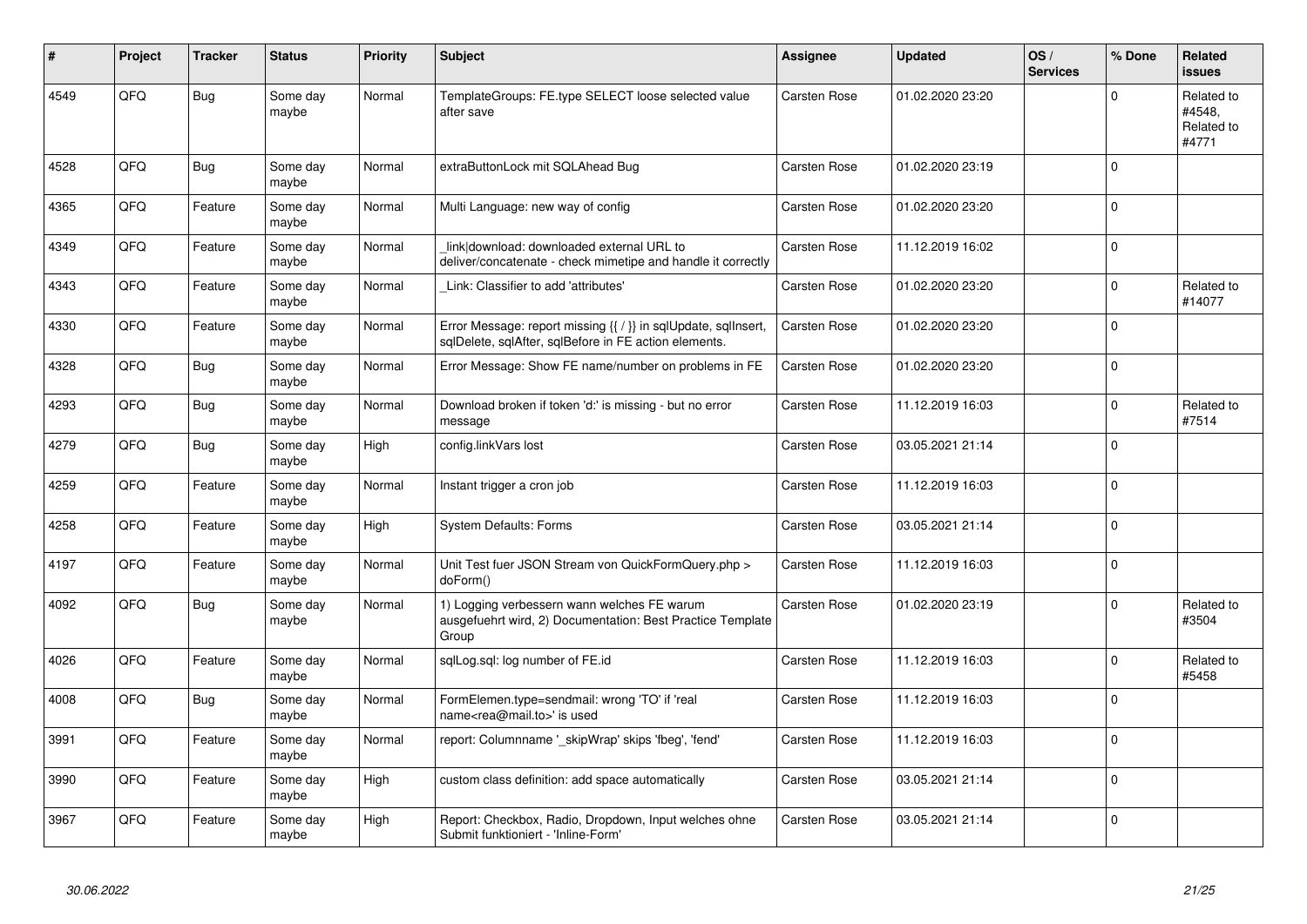| ∦    | Project | <b>Tracker</b> | <b>Status</b>     | <b>Priority</b> | <b>Subject</b>                                                                                                                               | <b>Assignee</b>     | <b>Updated</b>   | OS/<br><b>Services</b> | % Done       | Related<br>issues                           |
|------|---------|----------------|-------------------|-----------------|----------------------------------------------------------------------------------------------------------------------------------------------|---------------------|------------------|------------------------|--------------|---------------------------------------------|
| 3947 | QFQ     | Feature        | Some day<br>maybe | Normal          | Attack detectect: logout current user                                                                                                        | Carsten Rose        | 11.12.2019 16:03 |                        | $\Omega$     | Related to<br>#5458,<br>Related to<br>#6299 |
| 3942 | QFQ     | Feature        | Some day<br>maybe | Normal          | Action Elemente: neu generierte IDs via FE weitergeben                                                                                       | <b>Carsten Rose</b> | 11.12.2019 16:03 |                        | 0            | Related to<br>#3941                         |
| 3941 | QFQ     | Feature        | Some day<br>maybe | Normal          | sqlAfter: es sollten mehrere moeglich sein                                                                                                   | <b>Carsten Rose</b> | 11.12.2019 16:03 |                        | 0            | Related to<br>#3942                         |
| 3905 | QFQ     | Feature        | Some day<br>maybe | Normal          | Documentation: Best Practice anhand eines Online<br>Bewerbungstools                                                                          | <b>Carsten Rose</b> | 11.12.2019 16:03 |                        | 0            |                                             |
| 3900 | QFQ     | Feature        | Some day<br>maybe | Normal          | Extend documentation of 'Copy / Paste'                                                                                                       | <b>Carsten Rose</b> | 11.12.2019 16:03 |                        | 0            | Related to<br>#3899                         |
| 3895 | QFQ     | <b>Bug</b>     | Some day<br>maybe | Normal          | typeahead pedantic: on lehrkredit Idap webpass - if only one<br>person is in dropdown, such person can't be selected                         | Carsten Rose        | 11.12.2019 16:03 |                        | 0            |                                             |
| 3882 | QFQ     | <b>Bug</b>     | Some day<br>maybe | Normal          | templateGroup: disable 'add' if limit is reached - funktioniert<br>nicht wenn bereits records existierten                                    | <b>Carsten Rose</b> | 11.12.2019 16:03 |                        | 0            |                                             |
| 3877 | QFQ     | Feature        | Some day<br>maybe | Normal          | FormEditor: die Felder die aktuell nicht gebraucht werden<br>nur auf readonly/disabled setzen (nicht ausblenden > das<br>irritiert.          | <b>Carsten Rose</b> | 11.12.2019 16:03 |                        | $\Omega$     |                                             |
| 3848 | QFQ     | Feature        | Some day<br>maybe | High            | Antivirus check fuer Upload files in qfq?                                                                                                    | <b>Carsten Rose</b> | 03.05.2021 21:14 |                        | 0            | Related to<br>#4131                         |
| 3811 | QFQ     | <b>Bug</b>     | Some day<br>maybe | Normal          | Dynamic Update: extraButtonInfo - Text aktualisieren                                                                                         | Carsten Rose        | 11.12.2019 16:03 |                        | $\Omega$     | Related to<br>#11517                        |
| 3750 | QFQ     | <b>Bug</b>     | Some day<br>maybe | Normal          | FE in a row: if one violates check, all are red                                                                                              | Carsten Rose        | 11.12.2019 16:03 |                        | 0            |                                             |
| 3708 | QFQ     | Feature        | Some day<br>maybe | Normal          | Form: input - 'specialchars', 'none'  gewisse tags<br>erlauben, andere verbieten                                                             | <b>Carsten Rose</b> | 11.12.2019 16:02 |                        | 0            | Related to<br>#14320                        |
| 3682 | QFQ     | Bug            | Some day<br>maybe | Normal          | Dynamic update: Radio buttons                                                                                                                | <b>Carsten Rose</b> | 11.12.2019 16:02 |                        | 0            |                                             |
| 3677 | QFQ     | Feature        | Some day<br>maybe | Normal          | wkhtmltopdf: FE User access prohibited, if client IP changes<br>\$TYPO3_CONF_VARS[FE][lockIP]                                                | Carsten Rose        | 11.12.2019 16:02 |                        | $\mathbf 0$  |                                             |
| 3666 | QFQ     | Feature        | Some day<br>maybe | Normal          | a) Performance Messung: mysql_real_escape_string() im<br>Vergleich zu str_replace(), b) doppeltes Aufrufen von<br>mysql_real_escape_string() | <b>Carsten Rose</b> | 11.12.2019 16:02 |                        | 0            |                                             |
| 3588 | QFG     | <b>Bug</b>     | Some day<br>maybe | Normal          | templateGroup: versteckte Elemente werden weiterhin<br>gespeichert.                                                                          | Carsten Rose        | 11.12.2019 16:02 |                        | $\mathbf 0$  |                                             |
| 3570 | QFQ     | <b>Bug</b>     | Some day<br>maybe | High            | Formular mit prmitnew   permitEdit=Always wird nicht<br>aufgerufen (ist leer)                                                                | Carsten Rose        | 03.05.2021 21:14 |                        | 0            |                                             |
| 3537 | QFG     | Feature        | Some day<br>maybe | Low             | SHOW COLUMNS FROM tableName - Extend '{{!'<br>definition                                                                                     | Carsten Rose        | 11.12.2019 16:02 |                        | $\mathbf{0}$ |                                             |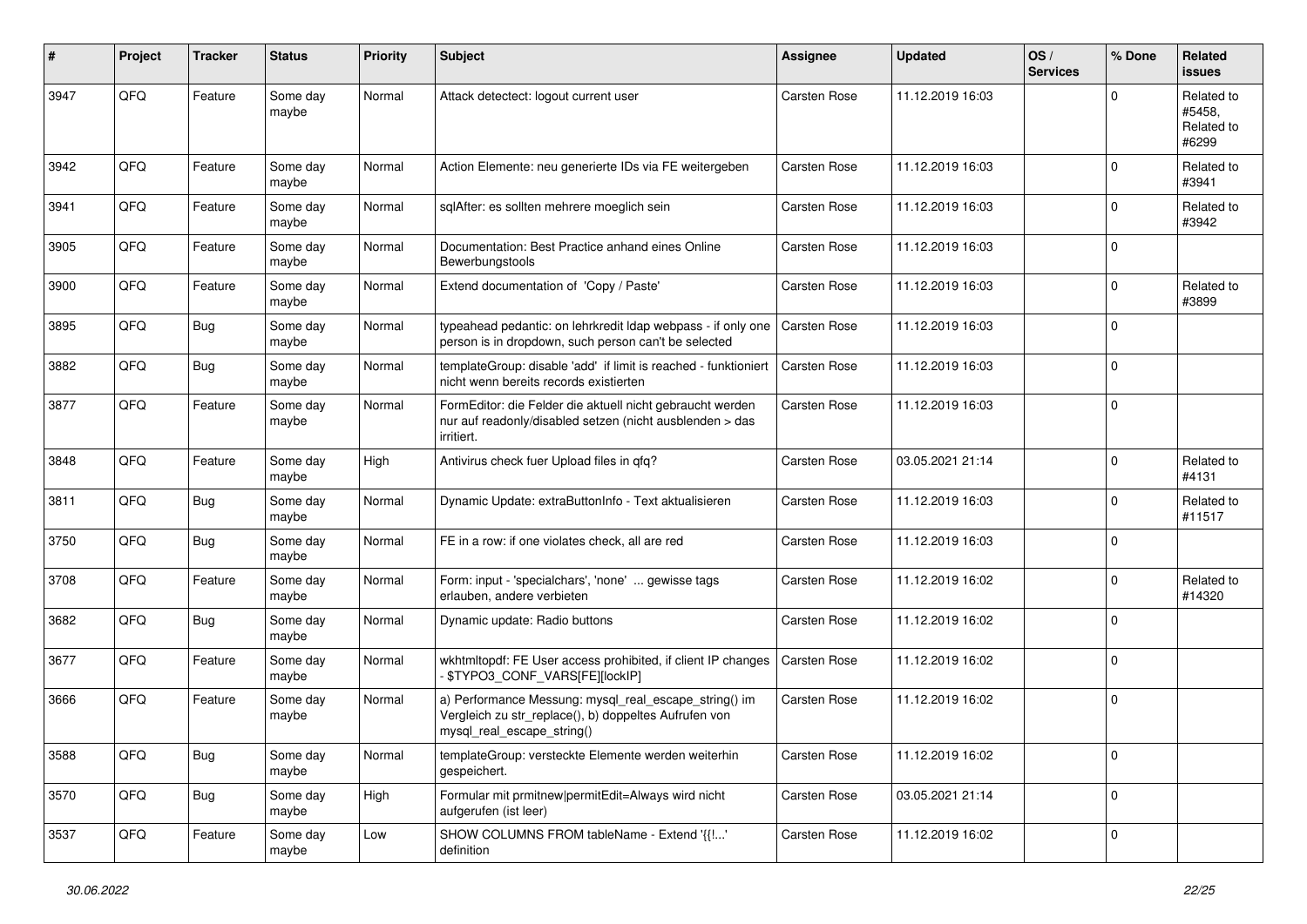| #    | Project | <b>Tracker</b> | <b>Status</b>     | <b>Priority</b> | <b>Subject</b>                                                                                                                | <b>Assignee</b>     | <b>Updated</b>   | OS/<br><b>Services</b> | % Done      | Related<br>issues                           |
|------|---------|----------------|-------------------|-----------------|-------------------------------------------------------------------------------------------------------------------------------|---------------------|------------------|------------------------|-------------|---------------------------------------------|
| 3458 | QFQ     | Feature        | Some day<br>maybe | Normal          | Display 'Edit Form Element'-Checkbox on form: should<br>depend on FE Group                                                    | Carsten Rose        | 11.12.2019 16:02 |                        | $\Omega$    | Related to<br>#3447                         |
| 3457 | QFQ     | Feature        | Some day<br>maybe | Normal          | LDAP: concat multi values to one single entry                                                                                 | <b>Carsten Rose</b> | 11.12.2019 16:02 |                        | $\Omega$    |                                             |
| 3385 | QFQ     | Feature        | Some day<br>maybe | Normal          | templateGroup: insert/update/delete non primary records                                                                       | Carsten Rose        | 11.12.2019 16:02 |                        | $\Omega$    |                                             |
| 3350 | QFQ     | Feature        | Some day<br>maybe | Normal          | FormEditor: Hilfetext hinter 'checktype'                                                                                      | Carsten Rose        | 11.12.2019 16:02 |                        | $\Omega$    |                                             |
| 3349 | QFQ     | <b>Bug</b>     | Some day<br>maybe | Normal          | config.qfq.ini: a) vertraegt keine '=' im Value (z.B. Passwort),<br>b) Values sollten in ticks einschliessbar sein (spaces, ) | <b>Carsten Rose</b> | 11.12.2019 16:02 |                        | $\Omega$    |                                             |
| 3332 | QFQ     | Feature        | Some day<br>maybe | Normal          | Uploads: Thumbnails, Details zum hochgeladenen File                                                                           | Carsten Rose        | 11.12.2019 16:02 |                        | $\mathbf 0$ | Related to<br>#3264,<br>Related to<br>#5333 |
| 3331 | QFQ     | Feature        | Some day<br>maybe | Normal          | Default Tooltip fuer _page? Links: mit Form und Record ID                                                                     | <b>Carsten Rose</b> | 11.12.2019 16:02 |                        | $\Omega$    |                                             |
| 3291 | QFQ     | Feature        | Some day<br>maybe | Normal          | AutoCron websiteToken                                                                                                         | Carsten Rose        | 11.12.2019 16:02 |                        | $\Omega$    | Related to<br>#4250                         |
| 3285 | QFQ     | Feature        | Some day<br>maybe | Normal          | Zeichenlimit pro Feld: textarea / editor                                                                                      | Carsten Rose        | 11.12.2019 16:02 |                        | $\Omega$    |                                             |
| 3273 | QFQ     | Feature        | Some day<br>maybe | Low             | Dirty Flag in Form                                                                                                            | Carsten Rose        | 11.12.2019 16:02 |                        | $\Omega$    |                                             |
| 3267 | QFQ     | Feature        | Some day<br>maybe | Normal          | 2 Forms auf einer Seite: real + Read only                                                                                     | Carsten Rose        | 11.12.2019 16:03 |                        | $\Omega$    |                                             |
| 3216 | QFQ     | Feature        | Some day<br>maybe | Normal          | dynamic update für checkbox label2                                                                                            | Carsten Rose        | 11.12.2019 16:03 |                        | $\Omega$    | Related to<br>#2081                         |
| 3130 | QFQ     | <b>Bug</b>     | Some day<br>maybe | Normal          | Debug Info's nicht korrekt nach 'New > Save'.                                                                                 | Carsten Rose        | 11.12.2019 16:03 |                        | $\Omega$    | Related to<br>#3253                         |
| 3109 | QFQ     | <b>Bug</b>     | Some day<br>maybe | High            | RealUrl: Links werden nicht korrekt gerendert                                                                                 | <b>Carsten Rose</b> | 03.05.2021 21:14 |                        | $\Omega$    |                                             |
| 3061 | QFQ     | <b>Bug</b>     | Some day<br>maybe | High            | winstitute: mysql connection durcheinander - nmhp17<br>(ag7)/QFQ arbeitet mit DB/Tabellen von biostat.                        | Carsten Rose        | 03.05.2021 21:14 |                        | $\Omega$    |                                             |
| 2995 | QFQ     | Feature        | Some day<br>maybe | Normal          | Dropdown JQuery Plugin: 'chosen' - Moeglichkeit um Select<br>Listen mehr Funktion zu geben. Kein Bootstrap noetig.            | <b>Carsten Rose</b> | 11.12.2019 16:03 |                        | $\Omega$    |                                             |
| 2643 | QFQ     | <b>Bug</b>     | Some day<br>maybe | Normal          | Zend / PHP Webinars anschauen                                                                                                 | Carsten Rose        | 01.02.2020 15:56 |                        | 0           |                                             |
| 2084 | QFQ     | Feature        | Some day<br>maybe | Normal          | Mailto mit encryption: Subrecord                                                                                              | Carsten Rose        | 11.12.2019 16:03 |                        | $\mathbf 0$ | Related to<br>#2082                         |
| 1946 | QFQ     | Feature        | Some day<br>maybe | Normal          | Kontrolle ob der ReadOnly Modus bei den<br>Formularelementen korrekt implementiert ist                                        | Carsten Rose        | 11.12.2019 16:03 |                        | 0           |                                             |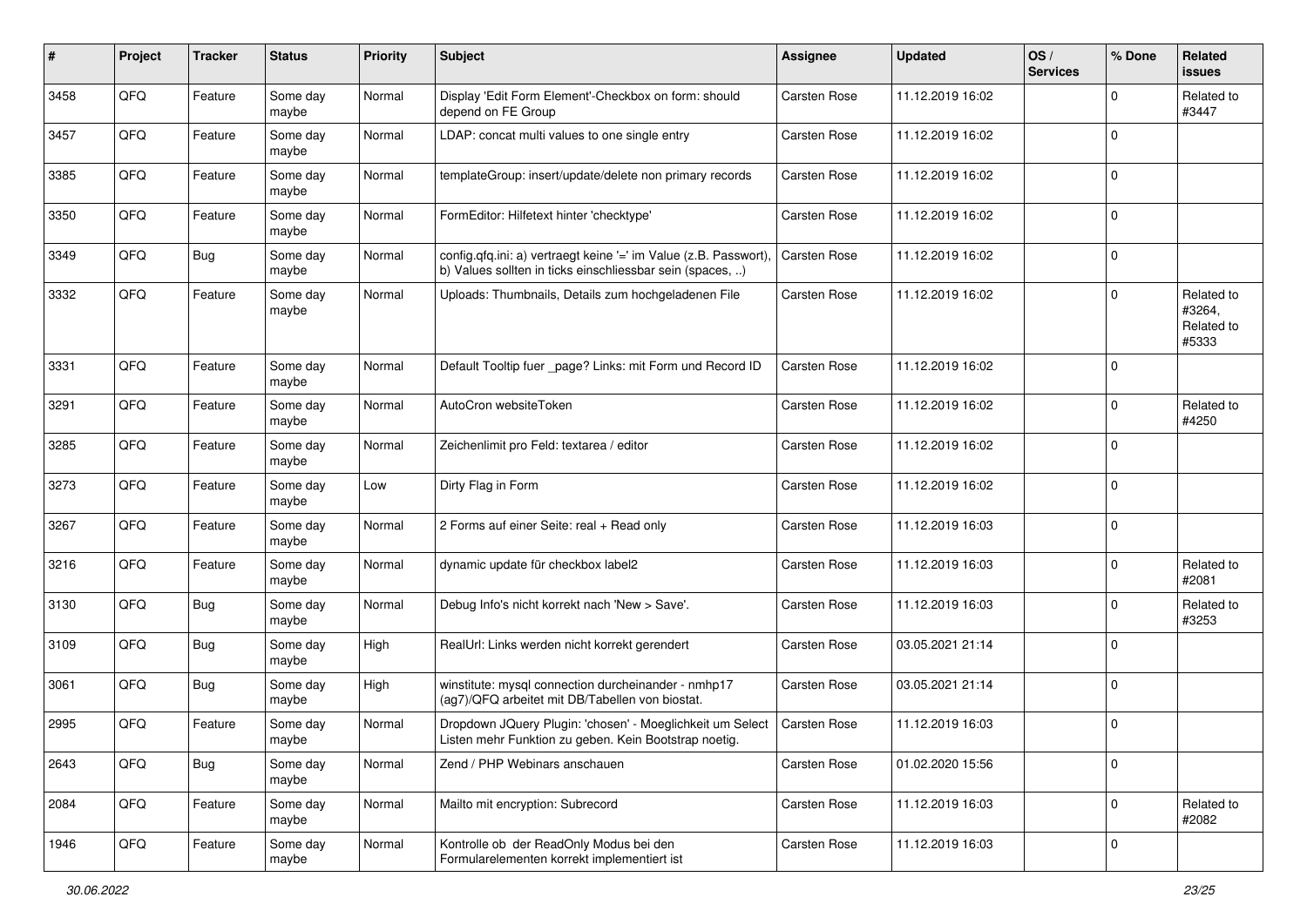| #     | Project | <b>Tracker</b> | <b>Status</b>     | <b>Priority</b> | <b>Subject</b>                                                                                                                                           | Assignee            | <b>Updated</b>   | OS/<br><b>Services</b> | % Done      | Related<br><b>issues</b>                                               |
|-------|---------|----------------|-------------------|-----------------|----------------------------------------------------------------------------------------------------------------------------------------------------------|---------------------|------------------|------------------------|-------------|------------------------------------------------------------------------|
| 1635  | QFQ     | Feature        | Some day<br>maybe | Normal          | QFQ Extension content record: weitere Optionen<br>einblenden.                                                                                            | <b>Carsten Rose</b> | 11.12.2019 16:03 |                        | $\mathbf 0$ |                                                                        |
| 8522  | QFQ     | Feature        | Some day<br>maybe | Normal          | build QFQ - npm warnings                                                                                                                                 | Benjamin Baer       | 01.02.2020 23:19 |                        | 50          |                                                                        |
| 9130  | QFQ     | Feature        | Some day<br>maybe | Normal          | tablesorter: Automatic Row numbering / Zeilenummer                                                                                                       | Benjamin Baer       | 01.02.2020 23:22 |                        | 0           |                                                                        |
| 7732  | QFQ     | Feature        | Some day<br>maybe | Normal          | Javascript: Lazy Loading der add on libs                                                                                                                 | Benjamin Baer       | 08.06.2022 10:38 |                        | 0           | Related to<br>#12611,<br>Related to<br>#12490,<br>Related to<br>#10013 |
| 6972  | QFQ     | Feature        | Some day<br>maybe | Normal          | Fabric Clipboard / cross browser tab                                                                                                                     | Benjamin Baer       | 01.02.2020 23:21 |                        | $\mathbf 0$ |                                                                        |
| 6970  | QFQ     | Feature        | Some day<br>maybe | Normal          | tablesorter: default fuer 'sortReset' aendern von 'Ctrl' zu 'Alt'                                                                                        | Benjamin Baer       | 01.02.2020 23:21 |                        | 0           |                                                                        |
| 5389  | QFQ     | Feature        | Some day<br>maybe | Normal          | QFQ Design: Multline label / note                                                                                                                        | Benjamin Baer       | 01.02.2020 23:19 |                        | 0           |                                                                        |
| 5024  | QFQ     | Feature        | Some day<br>maybe | Normal          | Fabric: Generate PDF with edits                                                                                                                          | Benjamin Baer       | 01.02.2020 23:20 |                        | 0           | Related to<br>#10704                                                   |
| 4454  | QFQ     | <b>Bug</b>     | Some day<br>maybe | Normal          | Required Elements: multiple elements in a row - whole row<br>marked if only one input is empty.                                                          | Benjamin Baer       | 01.02.2020 23:20 |                        | 0           |                                                                        |
| 4420  | QFQ     | Feature        | Some day<br>maybe | Normal          | Client: Local Storage - store the changes of a form, local in<br>the browser.                                                                            | Benjamin Baer       | 11.12.2019 16:02 |                        | 0           |                                                                        |
| 4398  | QFQ     | <b>Bug</b>     | Some day<br>maybe | Normal          | Typeahead: mouse click in a prefilled input opens a single<br>item dropdown with the current value - click on it seems to<br>set the value, not the key. | Benjamin Baer       | 01.02.2020 23:20 |                        | $\Omega$    | Related to<br>#4457                                                    |
| 3692  | QFQ     | Feature        | Some day<br>maybe | Normal          | QFQ Webseite                                                                                                                                             | Benjamin Baer       | 11.12.2019 16:02 |                        | $\Omega$    | Related to<br>#5033                                                    |
| 3415  | QFQ     | Feature        | Some day<br>maybe | Normal          | FE Login Box Templatefile                                                                                                                                | Benjamin Baer       | 11.12.2019 16:02 |                        | 0           |                                                                        |
| 2063  | QFQ     | <b>Bug</b>     | Some day<br>maybe | Normal          | Pills auf 'inaktiv' setzen falls keine Element auf dem Pill<br>sichtbar sind.                                                                            | Benjamin Baer       | 11.12.2019 16:03 |                        | $\mathbf 0$ | Related to<br>#3752                                                    |
| 1623  | QFQ     | Feature        | Some day<br>maybe | Normal          | RealURL                                                                                                                                                  |                     | 11.12.2019 16:03 |                        | 30          |                                                                        |
| 10738 | QFQ     | Feature        | Some day<br>maybe | Normal          | CORS headers for external API requests                                                                                                                   |                     | 10.06.2020 14:00 |                        | 0           |                                                                        |
| 9126  | QFG     | <b>Bug</b>     | Some day<br>maybe | Normal          | hidden Form elements are present in page source                                                                                                          |                     | 02.01.2021 18:41 |                        | $\mathbf 0$ |                                                                        |
| 9024  | QFQ     | <b>Bug</b>     | Some day<br>maybe | Normal          | QFQ Einarbeitung                                                                                                                                         |                     | 01.02.2020 15:56 |                        | 0           |                                                                        |